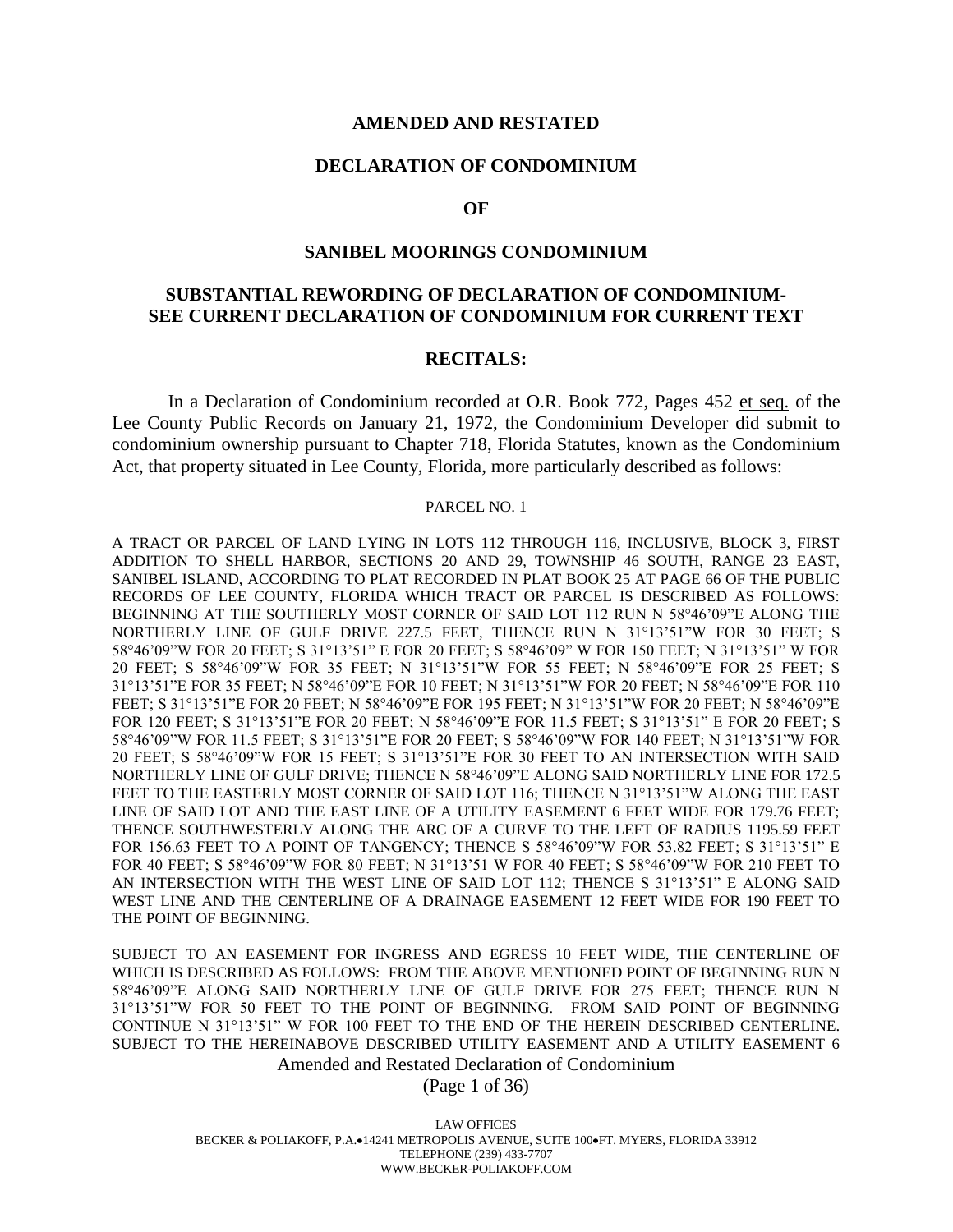FEET WIDE ALONG SAID NORTHERLY LINE OF GULF DRIVE. SUBJECT TO AND TOGETHER WITH THE HEREINABOVE DESCRIBED DRAINAGE EASEMENT.

#### PARCEL NO. 2

A TRACT OR PARCEL OF LAND LYING IN SECTION 29, TOWNSHIP 46 SOUTH, RANGE 23 EAST, SANIBEL ISLAND, LEE COUNTY, FLORIDA WHICH TRACT OR PARCEL IS DESCRIBED AS FOLLOWS: FROM THE ABOVE MENTIONED SOUTHERLY MOST CORNER OF SAID LOT 112 RUN S 31°13'51"E FOR 60 FEET TO THE SOUTH LINE OF GULF DRIVE AND THE WESTERLY MOST CORNER OF LANDS CONVEYED BY DEED RECORDED IN O.R. BOOK 663, AT PAGE 104 OF SAID PUBLIC RECORDS AND THE POINT OF BEGINNING.

FROM SAID POINT OF BEGINNING RUN N 58°46'09"E ALONG SAID SOUTHERLY LINE OF GULF DRIVE FOR 30 FEET; THENCE S 31°13'51"E FOR 25 FEET; S 58°46'09"W FOR 20 FEET; S 31°13'51" E FOR 270 FEET; N 58°46'09"E FOR 20 FEET; S 31°13'51"E FOR 10 FEET; N 58°46'09"E FOR 20 FEET; N 31°13'51"W FOR 10 FEET; N 58°46'09" E FOR 20 FEET; N 31°13'51"W FOR 190 FEET; S 58°46'09"W FOR 20 FEET; N 31°13'51"W FOR 105 FEET TO AN INTERSECTION WITH SAID SOUTHERLY LINE OF GULF DRIVE; THENCE N 58°46'09"E ALONG SAID SOUTHERLY LINE FOR 145 FEET; THENCE S 31°13'51"E FOR 6 FEET; S 58°46'09"W FOR 20 FEET; S 31°13'51"W FOR 210 FEET; N 58°46'09"E FOR 20 FEET; S 31°13'51"E FOR 10 FEET; N 58°46'09"E FOR 20 FEET; N 31°13'51"W FOR 10 FEET; N 58°46'09"E FOR 20 FEET; S 31°13'51"E FOR 15 FEET; S 58°46'09"W FOR 15 FEET; S 31°13'51"E FOR 85 FEET; N 58°46'09"E FOR 95 FEET; N 31°13'51"W FOR 135 FEET; S 58°46'09"W FOR 80 FEET; N 31°13'51"W FOR 65 FEET; S 58°46'09" W FOR 20 FEET; N 31°13'51"W FOR 116 FEET TO AN INTERSECTION WITH SAID SOUTHERLY LINE OF GULF DRIVE; THENCE ALONG SAID SOUTHERLY LINE N 58°46'09"E FOR 235 FEET; THENCE S 31°13'51" E FOR 15 FEET; THENCE S 58°46'09"W FOR 20 FEET; S 31°13'51"E FOR 220 FEET; N 58°46'09"E FOR 20 FEET; S 31°13'51"E FOR 120 FEET; N 58°46'09" E FOR 20 FEET; N 31°13'51"W FOR 10 FEET; N 58°46'09"E FOR 20 FEET; N 31°13'51" W FOR 330 FEET; S 58°46'09" W FOR 20 FEET; N 31°13'51" W FOR 15 FEET; TO AN INTERSECTION WITH SAID SOUTHERLY LINE OF GULF DRIVE; THENCE ALONG SAID SOUTHERLY LINE N 58°46'09"E FOR 30 FEET; THENCE S 31°13'51" E ALONG THE NORTHEASTERLY LINE OF A UTILITY EASEMENT 6 FEET WIDE FOR 543 FEET MORE OR LESS TO THE WATERS OF THE GULF OF MEXICO; THENCE SOUTHWESTERLY ALONG SAID WATERS TO AN INTERSECTION WITH A LINE BEARING S 31°13'51" E AND PASSING THROUGH THE POINT OF BEGINNING; THENCE RUNNING N 31°13'51"W ALONG SAID LINE AND THE SOUTHWESTERLY LINE OF A UTILITY EASEMENT 6 FEET WIDE FOR 563 FEET MORE OR LESS TO THE POINT OF BEGINNING.

SUBJECT TO THE HEREINABOVE DESCRIBED UTILITY EASEMENT AND UTILITY EASEMENT 6 FEET WIDE ALONG SAID SOUTHERLY LINE OF GULF DRIVE.

BEARINGS HEREINABOVE MENTIONED ARE FROM SAID RECORD PLAT.

The Condominium Property is further described at Condominium Plat Book 2, Pages 175 et seq., and at Condominium Plat Book 2, Pages 129 et seq., Lee County Public Records.

Said Declaration was subsequently amended as follows:

Amendment recorded at O.R. Book 826, Pages 830, Lee County Public Records. Amendment recorded at O.R. Book 842, Pages 409, Lee County Public Records. Amendment recorded at O.R. Book 1346, Pages 1287, Lee County Public Records. Amendment recorded at O.R. Book 1544, Pages 1683, Lee County Public Records.

> Amended and Restated Declaration of Condominium (Page 2 of 36)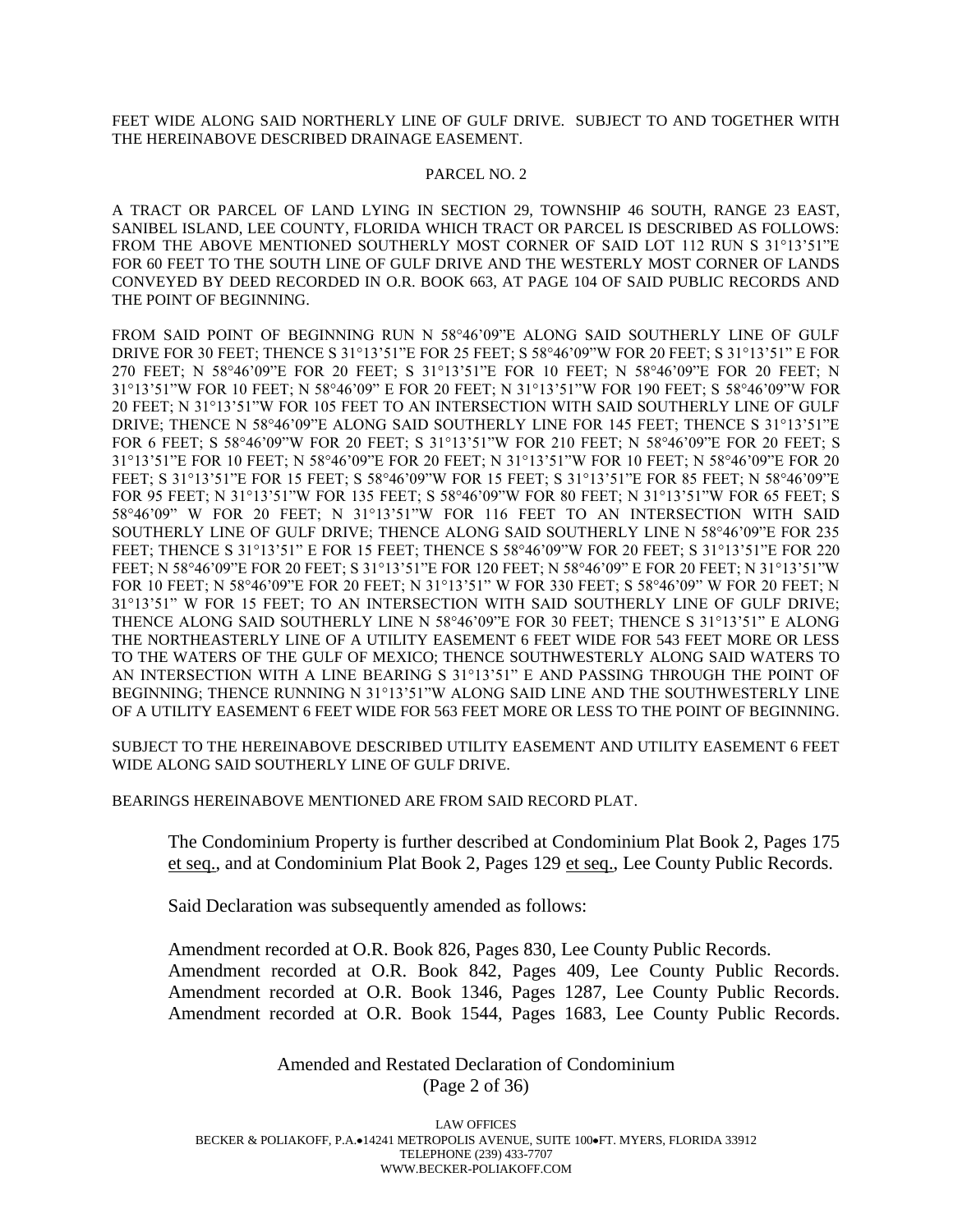Amendment recorded at O.R. Book 2191, Pages 0736, Lee County Public Records. Amendment recorded at O.R. Book 2231, Pages 4228, Lee County Public Records. Amendment recorded at O.R. Book 2763, Pages 3513, Lee County Public Records. Amendment recorded at O.R. Book 2763, Pages 3494, Lee County Public Records. Amendment recorded at O.R. Book 3089, Pages 1389, Lee County Public Records.

The submission of the land to the condominium form of ownership by that document is and will remain effective. By adoption of this Amended and Restated Declaration of Condominium, the Association members hereby adopt certain amendments to the Declaration of Condominium and hereby restate the Declaration of Condominium and its Exhibits in its entirety. By adoption of this Amended and Restated Declaration of Condominium, the members of the Association ratify governance of the property described above and in Exhibit "A" hereto under the condominium form of ownership.

**1. DEFINITIONS.** As used herein or elsewhere in the Condominium Documents, unless otherwise provided, the terms used shall be as defined in the Act and as herein provided:

**1.1 "Act" or "Condominium Act"** means the Condominium Act (Chapter 718, Florida Statutes 2003), as it now exists including the definitions therein contained.

**1.2 "Articles"** means Articles of Incorporation as attached hereto as Exhibit "B."

**1.3** "**Assessment"** means a share of the funds required for the payment of Common Expenses, which from time to time is assessed against the Unit.

**1.4** "**Association"** means SANIBEL MOORINGS CONDOMINIUM ASSOCIATION, INC., a Florida Corporation Not For Profit, the entity responsible for the operation of the Condominium.

**1.5 "Association Property"** means all real or personal property, owned or leased by the Association for the use and benefit of the Unit Owners.

**1.6 "Balcony"** is an attachment(s) to more than one unit that provides an entrance for second floor units.

**1.7 "Board of Directors" or "Board" or "Directors"** means the representative body which is responsible for the administration of the Association's affairs, and which is the same body that is sometimes referred to in the Condominium Act as the "Board of Administration." Each Director must be a Unit Owner, or Primary Occupant (in case of Units that designate a Primary Occupant), the spouse of a Unit Owner or Primary Occupant, the settler, grantor, or beneficiary of a trust described in Section 733.707, Florida Statutes (2003), which owns a Unit, or the spouse of such party.

> Amended and Restated Declaration of Condominium (Page 3 of 36)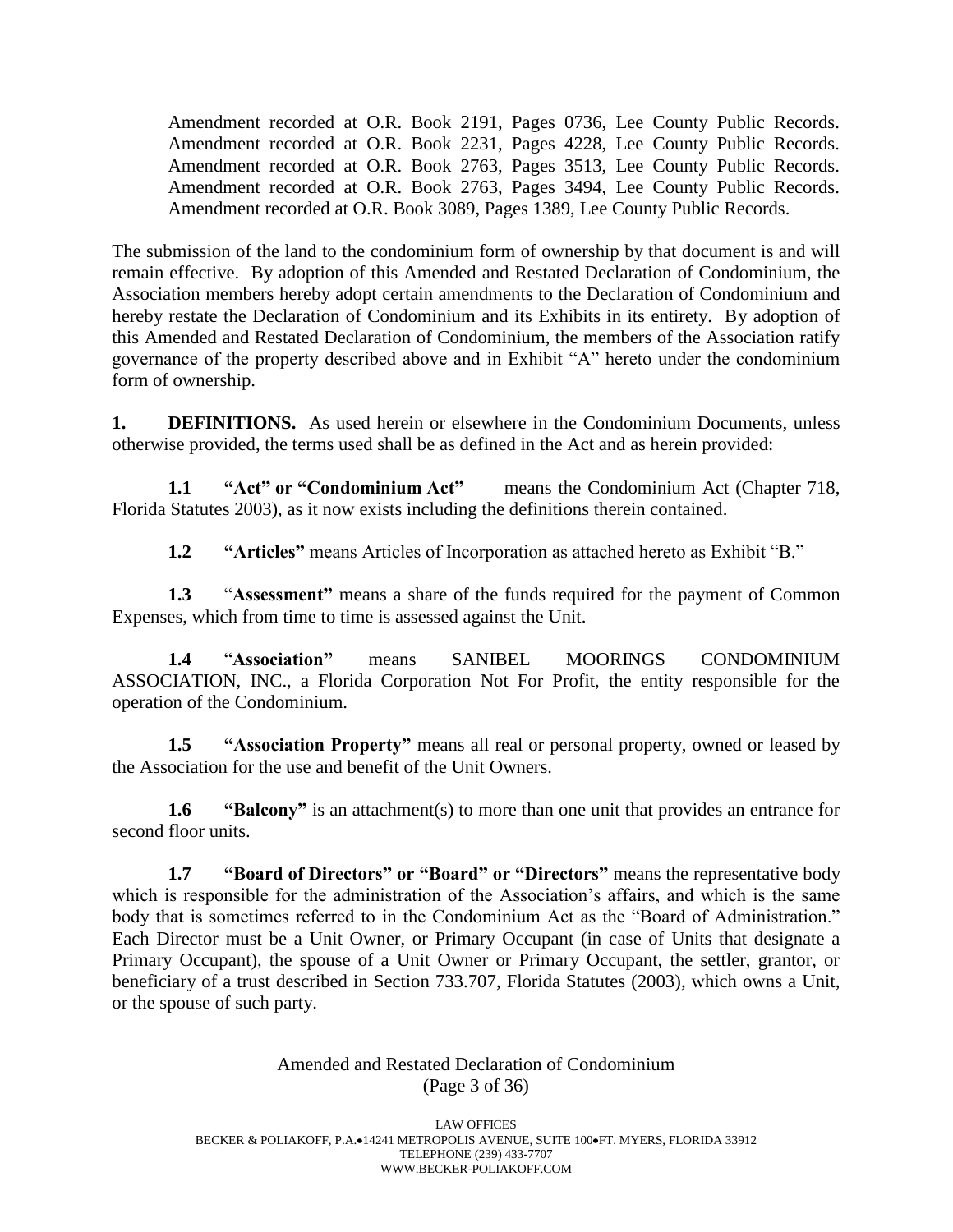- **1.8 "Building"** means a "building" as defined in Section 718.111(11)(b) of the Act.
- **1.9 "Bylaws"** mean the Bylaws of the Association as attached hereto as Exhibit "C."

**1.10 "Charge"** means any legal or equitable indebtedness to the Association incurred by, or on behalf of, a Unit Owner, other than Assessments for Common Expenses. Said obligations may arise by oral or written contract, by law or in equity, or may be created by these Condominium Documents.

- **1.11** "**Common Elements"** mean and include:
	- **1.11.1** The portions of the Condominium Property not included within the Units.
	- **1.11.2** Easements through Units for conduits, ducts, plumbing, wiring and other facilities for the furnishing of utility and other services to Units and the Common Elements.
	- **1.11.3** An easement of support in every portion of a Unit which contributes to the support of the building, including but not limited to all load bearing interior walls within the Units.
	- **1.11.4** The property and installations required for the furnishing of utilities and other services to more than one Unit or to the Common Elements.
	- **1.11.5** Any other parts of the Condominium Property designated as Common Elements in this Declaration.

**1.12** "**Common Expenses"** means those expenses for which Unit Owners are liable to the Association, including but not limited to expenses of administration, maintenance and operation, repair and replacement of Common Elements and such other expenses as may be declared expenses either by this Declaration, the Articles of Incorporation, the Bylaws or by the Association. Common Expenses include, but are not limited to, such items as cost of premiums for hazard and public liability insurance, repairs, replacements and expenses of upkeep, lawn and landscape services, utility bills, pool service, janitor service, accounting and legal fees, wages and fees for managerial and other services, and reasonable and adequate reserves, all as may be required in the maintenance and management of this Condominium. The expenses of bulk cable or master antenna television, and bulk interior pest control, are specifically considered a common expense, if so designated by the Board. Common Expenses also include reasonable insurance for Directors and officers, road maintenance and operation expenses, and security services, which are reasonably related to the general benefit of the Unit Owners even if such expenses do not attach to the Common Elements or property of the condominium.

#### Amended and Restated Declaration of Condominium (Page 4 of 36)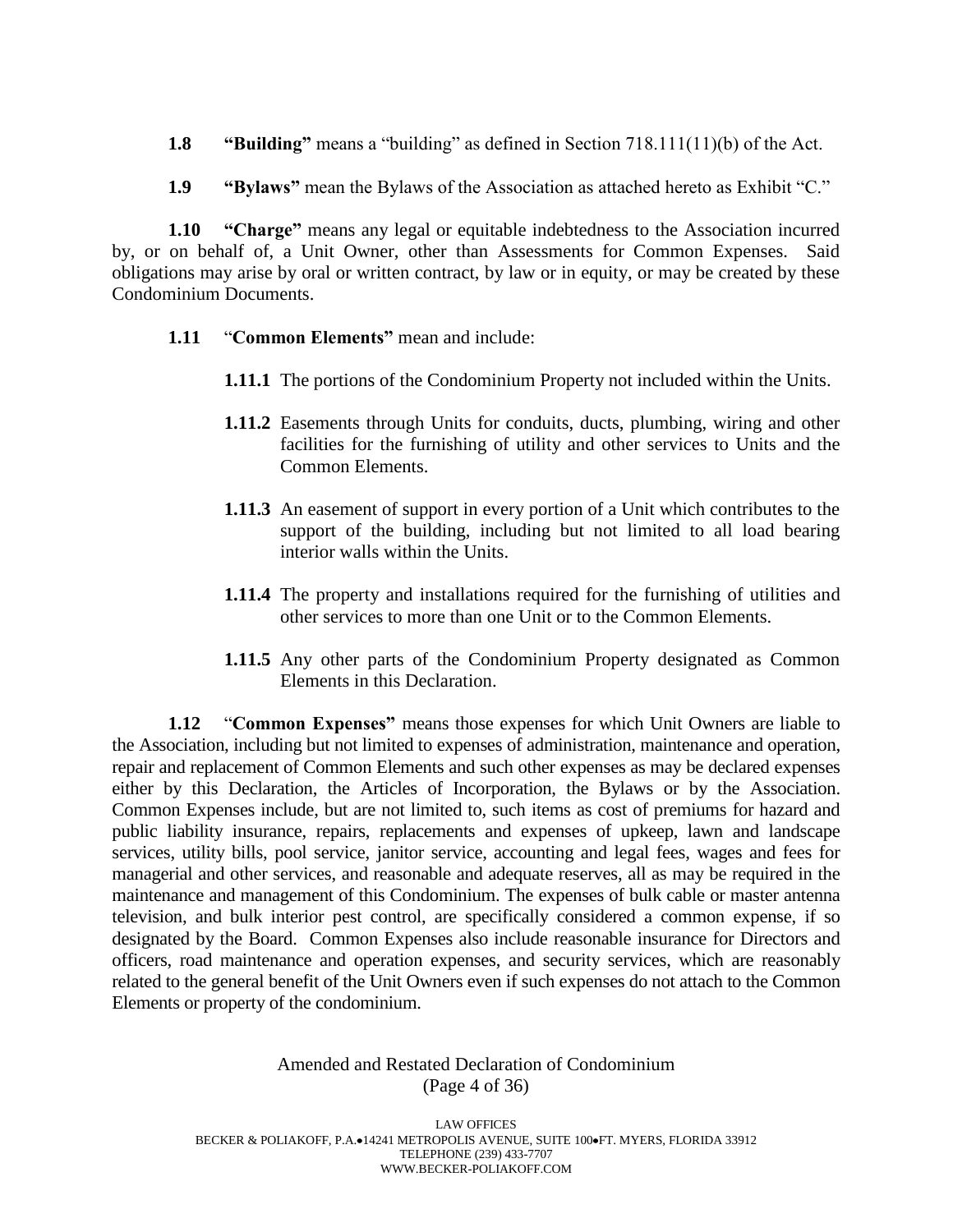**1.13** "**Common Surplus"** means the excess of all receipts of the Association, including, but not limited to, Assessments, rents, profits and revenues on account of the Common Elements, above the amount of the Common Expenses.

**1.14 "Condominium Documents"** means this Declaration; the Surveyor's Plat, copies of which are attached hereto as Exhibit "A;" Articles of Incorporation of Sanibel Moorings Condominium Association, Inc. attached as Exhibit "B;" and Bylaws attached hereto as Exhibit "C." The Rules and Regulations and subsequent amendments thereto need not (but may) be recorded in the County Public Records in order to be valid.

**1.15 "Condominium Parcel"** means a Unit together with the undivided share in the Common Elements which is appurtenant to said Unit and when the context permits, the term includes all of the appurtenances to the Unit.

**1.16** "**Condominium Property"** means the land and property interests subjected to condominium ownership under this Declaration, all improvements on the land, and all easements and rights appurtenant thereto intended for use in connection with the Condominium.

**1.17 "County"** means the County of Lee, State of Florida.

**1.18 "Declaration" or "Declaration of Condominium"** means this instrument, and as it may be amended from time to time.

**1.19 "Family" or "Single Family"** shall refer to any one of the following:

**1.19.1** One natural person, spouse, if any, and their custodial children, if any.

**1.19.2** Not more than two natural persons not meeting the requirement of 1.19.1 above, but who customarily reside together as a single housekeeping Unit, and the custodial children of said parties, if any.

The reference to "natural" herein is intended to distinguish between an individual and a corporation or other artificial entity.

**1.20 "Fixtures"** means those items of tangible personal property which by being physically annexed or constructively affixed to the Unit have become accessory to it and part and parcel of it, including but not limited to, interior partitions, walls, appliances which have been built in or permanently affixed, and plumbing fixtures in kitchens and bathrooms. Fixtures do not include floor, wall or ceiling coverings.

# Amended and Restated Declaration of Condominium (Page 5 of 36)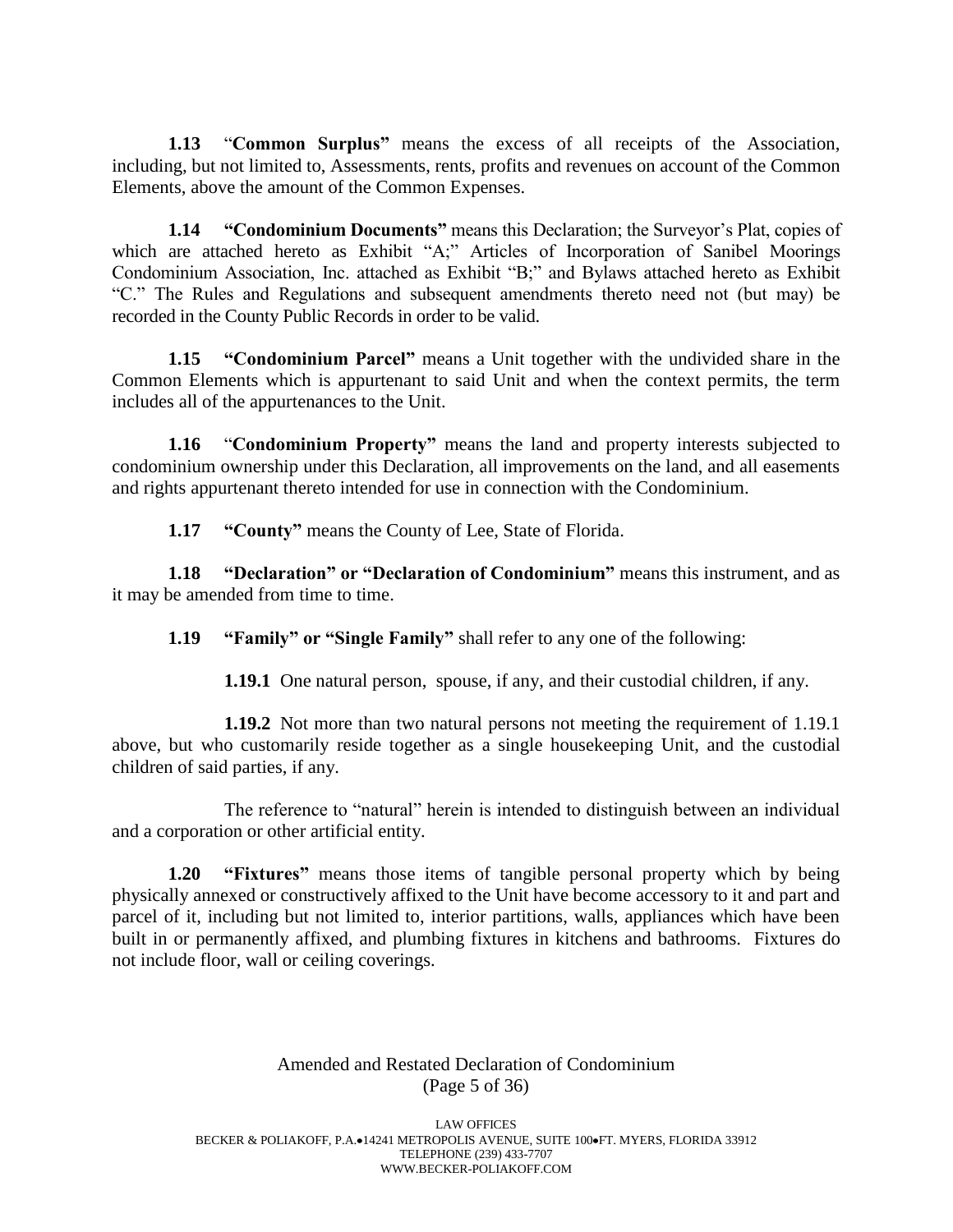**1.21 "Guest"** means any person who is not the Unit Owner or a tenant or a member of the Owner's or lessee's Family, who is physically present in, or occupies the Unit on a temporary basis at the invitation of the Owner or other legally permitted occupant, without the payment of consideration. For purposes of this document, "Guest" does not apply to anyone renting through the Sanibel Moorings Rental Program, although Guests may be required to register through the Sanibel Moorings Rental Program, as further provided in Articles 15 and 16.

**1.22 "Insurable Improvements"** shall mean the "Building" as defined in Article 1.7 of this Declaration.

**1.22 "Lease"** means the grant by a Unit Owner of a right of use of the Owner's Unit for consideration.

**1.24 " Limited Common Elements"** shall include property which is reserved for the use of a certain Unit to the exclusion of other Units as reflected on the condominium plat or in this Declaration. Whenever a portion of the Condominium Property naturally and exclusively services a particular Unit, and where the area in question lies outside of the boundaries of the Unit, the delegation of maintenance responsibility for the area (e.g., air conditioning compressors) shall serve to define the area as a Limited Common Element.

**1.25 "Porch"** is an attachment(s) and a limited common element for the exclusive use of the unit attached to.

**1.26 "Primary Occupant"** means a natural person designated for occupancy of a Unit when title to the Unit is held in the name of two or more persons who are not husband and wife, or by a trustee or a corporation or other entity which is not a natural person.

**1.27 "Renter"** is a person(s) who occupies a unit through the Association Rental Program and pays a fee.

**1.28 "Rules and Regulations"** means those rules and regulations promulgated by the Board of Directors, governing the use, occupancy, alteration, maintenance, transfer and appearance of Units, Common Elements and Limited Common Elements, and the operation and administration of the Association, subject to any limits set forth in the Declaration of Condominium.

**1.29 "Unit"** means a part of the Condominium Property subject to exclusive ownership.

**1.30 "Unit Owner" or "Owner"** means the record Owner of a Condominium Parcel.

# Amended and Restated Declaration of Condominium (Page 6 of 36)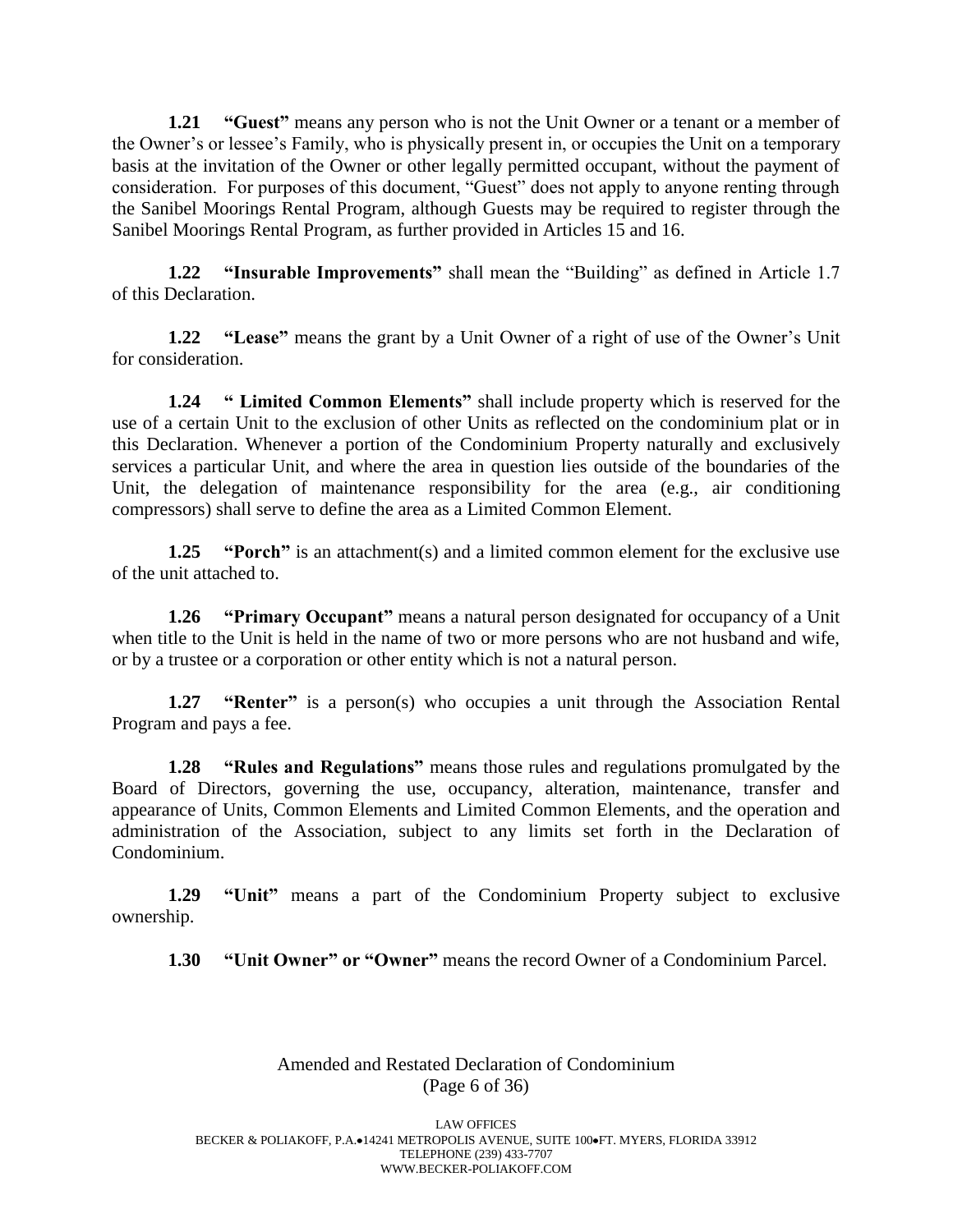**1.31 "Utility Services"** as used in the Condominium Act and as construed with reference to this Condominium, and as used in the Declaration and Bylaws, shall include but not be limited to electric power, gas, hot and cold water, heating, refrigeration, air conditioning and garbage and sewage disposal.

**1.32 "Voting Interest"** means and refers to the arrangement established in the Condominium Documents by which the Owners of each Unit collectively are entitled to one vote in the Association matters. There are 122 Units, so the total number of voting interests is 122.

**2. STATEMENT OF CONDOMINIUM DECLARATION**. The Mariner Group, Inc. submitted the property described in Exhibit "A" hereto and as described above to condominium ownership in accordance with Florida Statutes.

**3. CONDOMINIUM NAME**. The name by which this condominium is identified is "Sanibel Moorings Condominium."

**4. UNIT IDENTIFICATION**. The identification of each Unit shall be by number and shall be as indicated on the Surveyor's Plat, Exhibit "A."

**5. SURVEY AND GRAPHIC DESCRIPTION**. A survey of the land submitted herewith to condominium ownership and a plat thereof describing each Unit, Common Elements and their relative location and the approximate dimensions of each Unit are as shown on the surveyor's plat which is attached as Exhibit "A"

**6. VOTING RIGHTS; OWNERSHIP OF COMMON ELEMENTS**. The voting rights of the Owner of each Unit shall be 1/122nd (one voting interest per Unit). The sharing of Common Expenses and ownership of Common Elements and Common Surplus shall be on a 1/122nd basis.

# **7. COMMON ELEMENTS; EASEMENTS.**

**7.1 Definition.** The term "Common Elements" means all of the property submitted to condominium ownership that is not within the Unit boundaries set forth in Section 8 below. The Common Elements include without limitation the following.

**7.1.1** The Land.

**7.1.2** All portions of the building and other improvements outside the Units, including all Limited Common Elements.

**7.1.3** Easements over, through, above and beneath each Unit for conduits, ducts, plumbing, wiring and other facilities for furnishing utility services to other Units or Common Elements.

> Amended and Restated Declaration of Condominium (Page 7 of 36)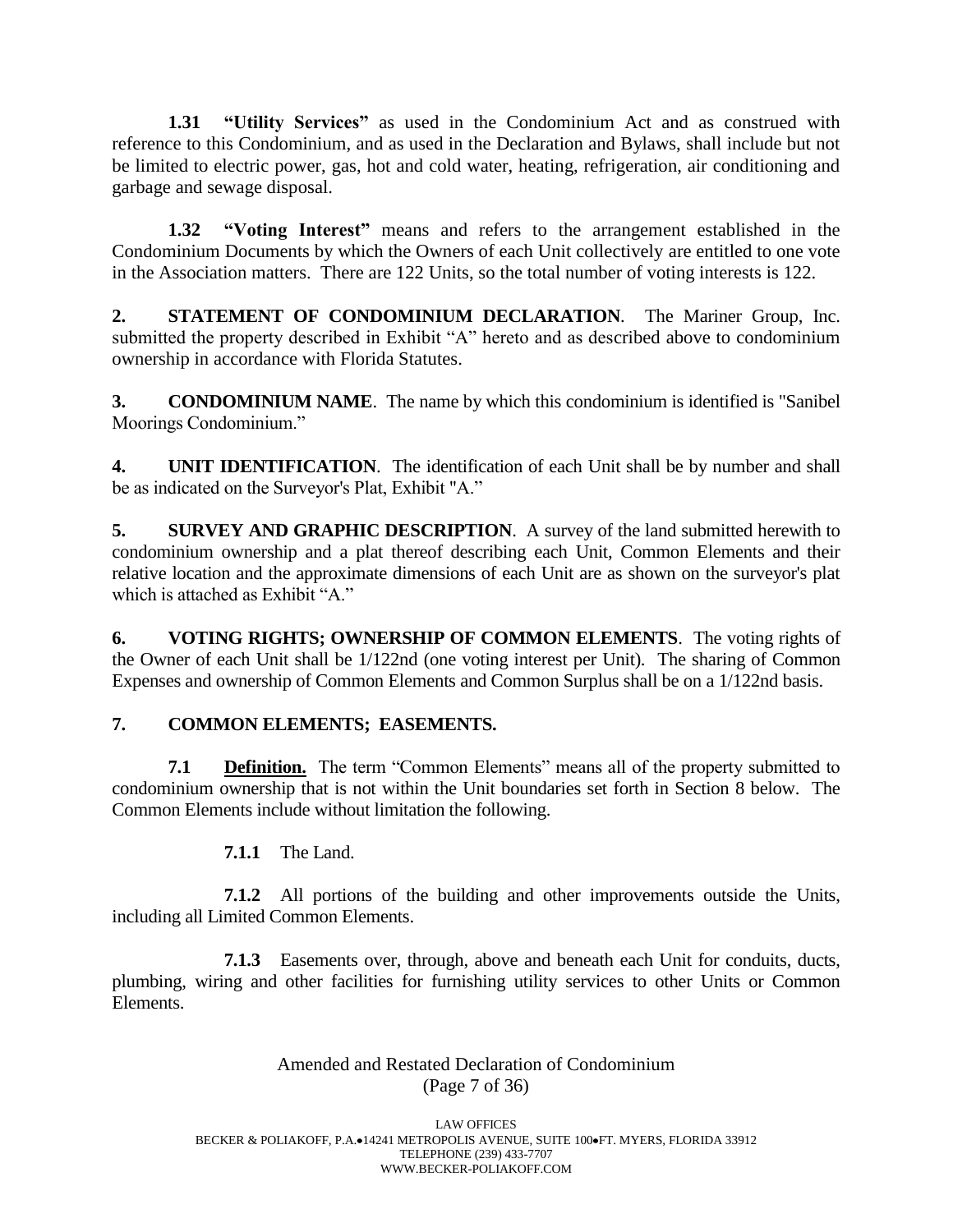**7.1.4** An easement of support in every portion of the Condominium which contributes to the support of the buildings.

**7.1.5** The Fixtures and installation required for access and utility services to more than one Unit or to the Common Elements.

**7.2 Easements.** Each of the following easements and easement rights is reserved through the Condominium Property and is a covenant running with the land of the Condominium, and notwithstanding any of the other provision of this Declaration, may not be revoked and shall survive the exclusion of any land from the Condominium, unless released by all record title holders, lienors, and beneficiaries of such easement. None of these easements may be encumbered by any leasehold or lien other than those on the Condominium Parcels. Any lien encumbering these easements shall automatically be subordinate to the rights of the Unit Owners with respect to such easements.

**7.2.1 Utility and other Easements.** The Association, through the Board of Directors, has the power, without joinder of any Unit Owner, to grant, modify or move easements such as electric, gas, cable television, or other access, utility or service easements, or relocate any existing easements, in any portion of the Common Elements or Association Property, as the Board shall deem necessary or desirable for the proper operation and maintenance of the Condominium. Such easements, or the relocation of existing easements, may not prevent or unreasonably interfere with the use of the Units. The Association, through the Board of Directors, may also transfer title to utility-related equipment, facilities or material, and may take any other action to satisfy the requirements of any utility company or governmental agency.

**7.2.2 Encroachments.** If any Unit encroaches upon any of the Common Elements or upon any other Unit for any reason other than the intentional act of the Unit Owner, or if any Common Element encroaches upon any Unit, then an easement shall exist to the extent of that encroachment as long as the encroachment exists.

**7.2.3 Ingress and Egress.** A non-exclusive easement shall exist in favor of each Unit Owner and occupant, their respective guests, tenants, licensees and invitees for pedestrian traffic over, through, and across sidewalks, streets, paths, walks, and other portion of the Common Elements as from time to time may be intended and designated for such purpose and use, and for vehicular and pedestrian traffic over, through, and across such portion of the Common Elements as from time to time may be paved or intended for such purposes, and for purposes of ingress and egress to the public ways.

**7.2.4 Perimeter Wall.** If any portion of the common elements encroaches upon any unit or any unit encroaches upon the common element or another unit as a result of the construction, repair, shifting, settlement or movement or any portion of the improvements, a valid

> Amended and Restated Declaration of Condominium (Page 8 of 36)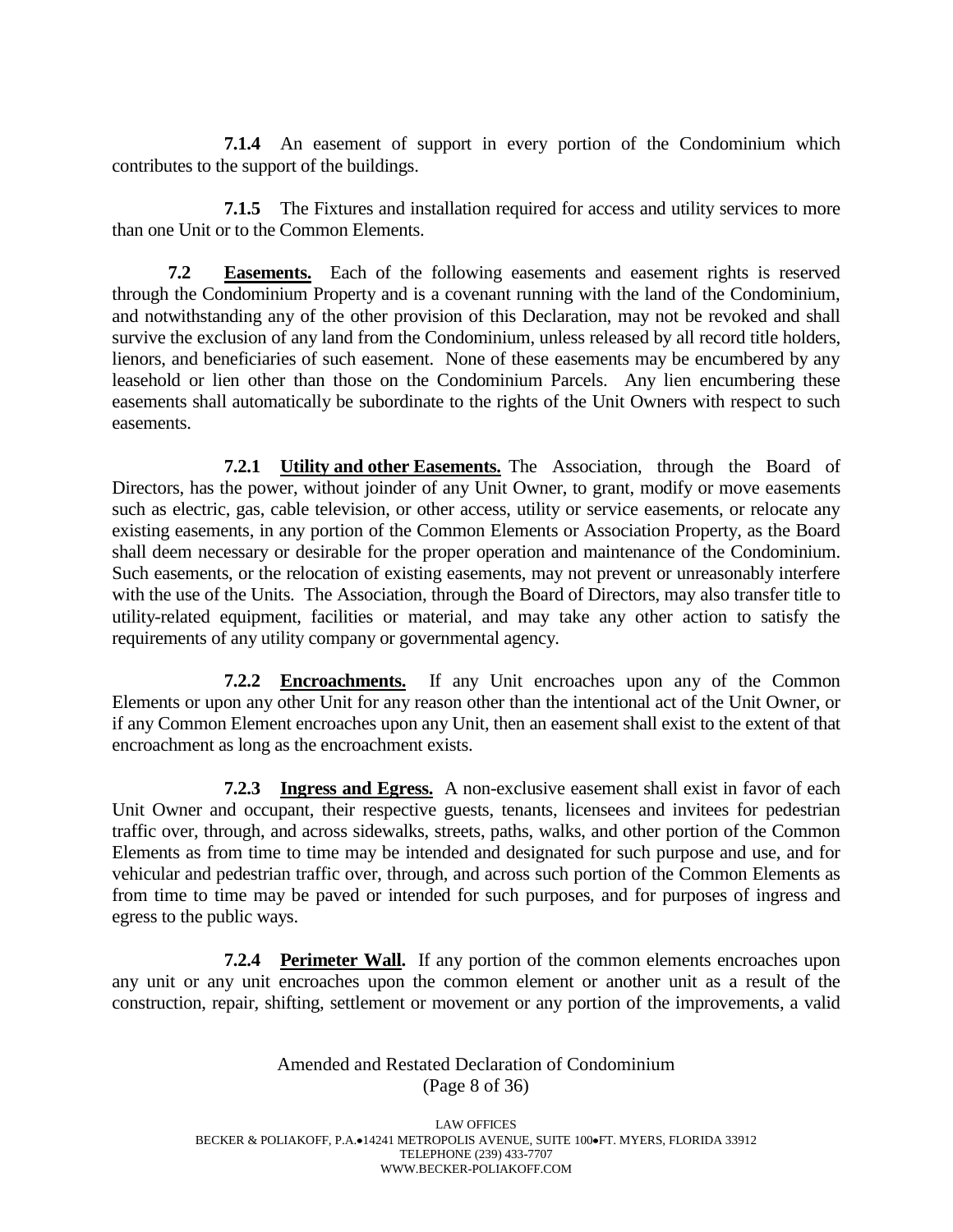easements for the encroachment and for the maintenance of the same shall exist so long as the encroachment exists.

**7.2.5 Troughs and Gutters.** Easements over overhanging troughs or gutters, downspouts and discharge therefrom of rainwater and the subsequent flow thereof over condominium units or any of them.

**7.3 Restraint Upon Separation and Partition.** The undivided share of ownership on the Common Elements and Common Surplus appurtenant to a Unit cannot be conveyed or separately described. As long as the Condominium exists, the Common Elements cannot be partitioned. The shares in the funds and assets of the Association cannot be assigned, pledged or transferred except as an appurtenance to the Units.

**8. CONDOMINIUM UNITS AND APPURTENANCES**. Condominium Units are those cubicles of space, and all improvements constructed therein identified and described in the Surveyor's Plat, Exhibit "A." The horizontal and vertical boundaries of the Condominium Units shall be as follows:

**8.1 Horizontal Boundaries:** The upper and lower boundaries of the unit shall be:

**8.1.1 Upper Boundaries:** The underside of the finished undecorated ceiling of the unit extended to meet the vertical boundaries.

**8.1.2 Lower Boundaries:** Upper floor units: the plane of the upper surface of the concrete floor slabs.

**8.1.3 Lower Boundaries**: Ground floor units: the upper surface of the concrete floor slabs.

**8.2 Vertical Boundaries.** The vertical boundaries of the unit shall be:

**8.2.1 Exterior building walls** – the interior plane of the outside concrete block or walls of the condominium building bounding a unit and where there is attached to the building a porch, stairway or other portion of the building serving only the unit being bounded, such boundaries shall be deemed to include all of such structures and fixtures thereon.

**8.2.2 Interior building walls** - the center line of the wall bounding the unit.

**8.2.3 Apertures.** Where there are apertures in any boundary, including but not limited to, windows and doors, such boundaries shall be extended to include the interior unfinished surfaces of such apertures, including all frameworks thereof. Exterior surfaces made of glass or

> Amended and Restated Declaration of Condominium (Page 9 of 36)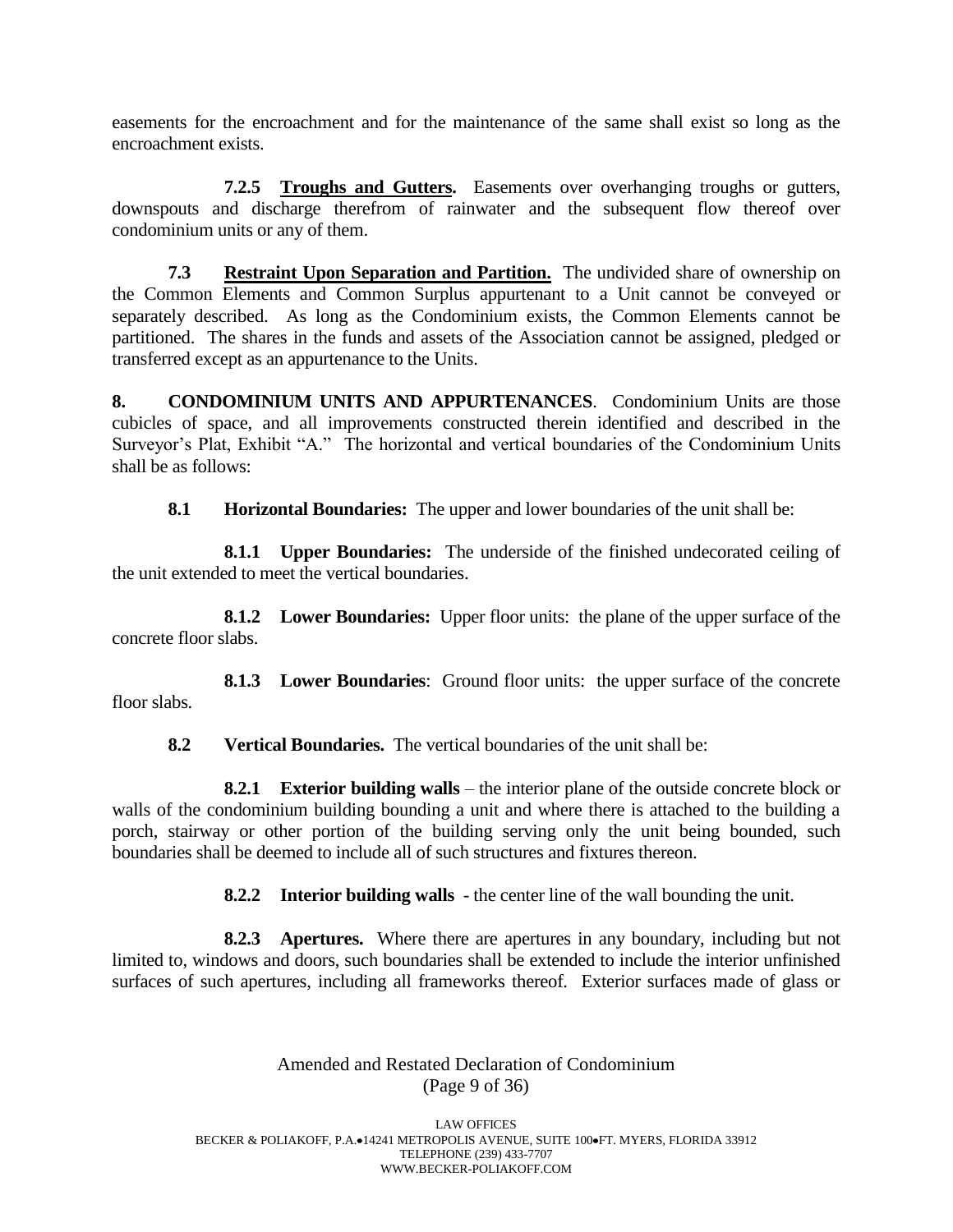other transparent material, and all framing and casing therefor, shall be included in the boundaries of the unit.

**8.3 Exclusive Use**. Each Unit Owner shall have the exclusive use of his Unit.

**8.4 Appurtenances**. The ownership of each Unit shall include, and there shall pass with each Unit as appurtenances thereto whether or not separately described, all of the rights, title and interest including but not limited to:

**8.4.1 Common Elements**. An undivided share of the Common Elements, such undivided share to be that portion set forth in Article 6 hereof.

**8.4.2 Easements**. For the benefit of the Unit.

**8.4.3 Association Membership** and interest in funds and assets held by the Association.

**8.4.4 Porches.** The porches abutting each Unit are Limited Common Elements appurtenant to the Unit which they abut, the use of which is restricted to the Unit to which they are appurtenant.

**8.4.5 Assigned Parking.** The Board may assign parking spaces. The space assigned to owners in the Rental Program must be reserved for renters except when owner is in residence.

**8.5 Easement to Air Space**. The appurtenances shall include an exclusive easement for the use of the air occupied by the Unit as it exists at any particular time and as the Unit may be altered or reconstructed from time to time.

**8.6 Cross Easements**. The appurtenances shall include the following easements from each Unit Owner to each other Unit Owner and the Association:

**8.6.1 Ingress and Egress.** Easements through the Common Elements for ingress and egress.

**8.6.2 Maintenance, Repair and Replacement**. Easements through, over and beneath the Units and Common Elements for maintenance, repair and replacement of the Units and Common Elements. Such access to the Units shall be only during reasonable hours except that access may be had at any time in case of emergency.

> Amended and Restated Declaration of Condominium (Page 10 of 36)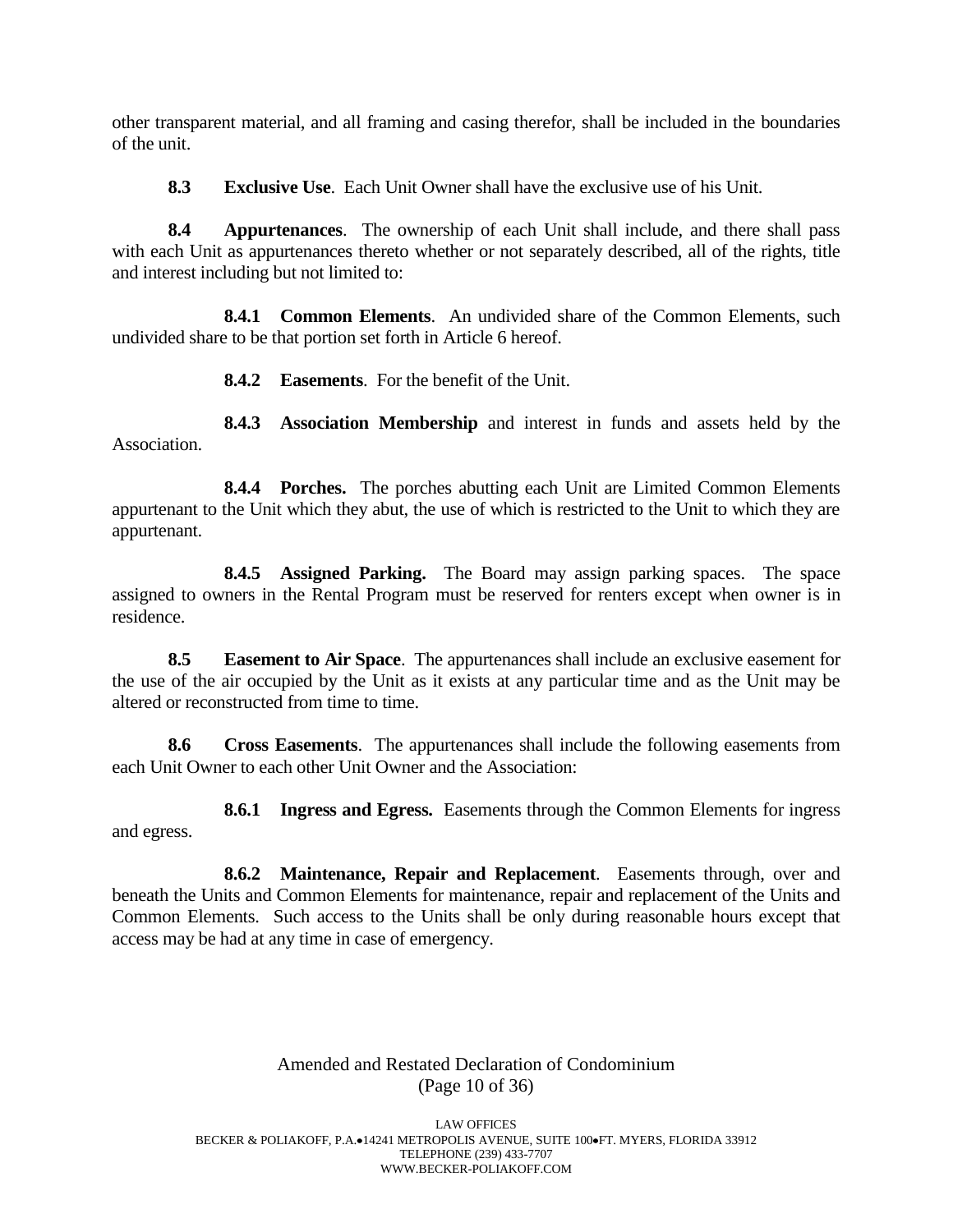**8.6.3 Support**. Every portion of a Unit contributing to the support of the Unit building shall be burdened with an easement of support for the benefit of all other Units and Common Elements in the building.

**8.6.4 Utilities**. Easements over, through, above and beneath the Units and other portions of the Condominium Property for conduits, ducts, plumbing, wiring and other facilities for the furnishing of utility services to the Units and the Common Elements; provided, however, that such easements through a Unit shall be only according to the plans and specifications for the Unit building or as the building is constructed unless approved in writing by the Unit Owner.

**9. MAINTENANCE, ALTERATION AND IMPROVEMENTS.** Responsibility for the maintenance of the Condominium Property, and restrictions upon the alteration and improvement thereof, shall be as follows:

**9.1 Association Maintenance**. The maintenance, repair and replacement of all Common Elements (except those Limited Common Elements for which this Declaration delegates responsibility to the Unit Owner) and Association Property shall be performed by the Association, and the cost is a common expense, except as may otherwise be specifically noted with respect to Limited Common Elements. Same shall include, but not be limited to, exterior painting, roofing, maintenance of parking and storage facilities, and maintaining portions of the Condominium Property exposed to the elements, but shall not include maintenance of screen frames or porch enclosures. The Unit Owners shall maintain the window installations originally installed by the Developer, or replacements thereof of like kind and quality. Same includes the window frame and encasement, the plate glass, and the exterior caulking thereof. The Unit Owners shall be responsible for interior locking mechanisms, interior caulking (if necessary or desired) the window sill (unless part of the window frame) and glass breakage. The Association shall, through the Board of Directors, have the authority to determine, when windows need to be replaced, the style of windows, and same shall not require a vote of the Unit Owners, it being understood that window styles change periodically, as do applicable codes. Owners will not be required to replace windows and doors for style only. The Association will be responsible for balconies. Glass enclosures or partitions that were not installed as part of the original construction, such as porch enclosures (if permitted as provided elsewhere in the Condominium Documents) are not the responsibility of the Association, and shall be the responsibility of the affected Owner. The Association's maintenance responsibility includes, without limitation; all electrical conduits located outside the Unit; plumbing fixtures and installations located outside the Unit; installations located within a Unit but serving another Unit; or installations located outside the Unit for the furnishing of utilities to more than one Unit or the Common Elements. The Association shall be responsible for the maintenance and repair of the drywall constituting the Common Elements of the Condominium, including the interior surface of the exterior boundary walls, as well as the ceiling of the Unit. Decorations of such surfaces (including but not limited to paint, wallpapering, "popcorn," paneling, etc.) are the responsibility of the Unit Owner. The Association's responsibility does not include interior non-load bearing partitions, electrical fixtures,

#### Amended and Restated Declaration of Condominium (Page 11 of 36)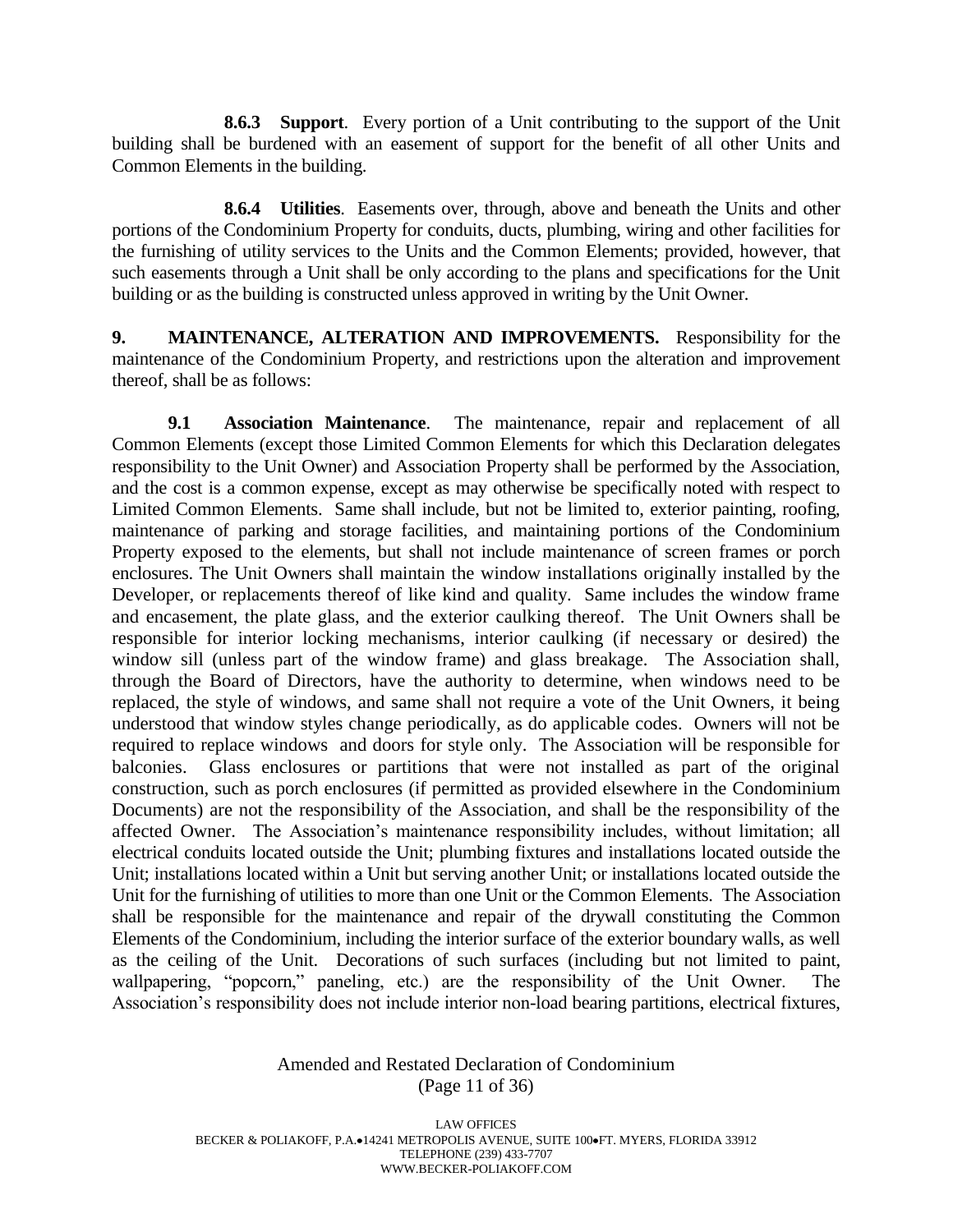switches or receptacles, plumbing fixtures, or other electrical, plumbing or mechanical installations located within the Unit and serving only that Unit. If, in connection with the discharge of its maintenance responsibilities, the Association must remove, disassemble, or destroy portions of the Condominium Property which the Unit Owner is required to maintain, repair, and replace, the Association shall be responsible for reinstallation or replacement of that item, to its unfinished state (i.e., excluding floor coverings, wall coverings, ceiling coverings, paint, wallpaper, paneling, etc.), provided that such items are part of the Condominium Property as originally installed by the Developer, or replacements thereof of like kind and quality. Replacement of all upgrades or additions, even if made by a predecessor in title, shall be the responsibility of the Unit Owner.

**9.2 Unit Owner Maintenance**. Each Unit Owner is responsible, at his own expense, for all maintenance, repairs, and replacements of his own Unit and those Limited Common Elements serving his Unit, if so provided herein, whether ordinary or extraordinary including, without limitation: interior partitions (assuming non-load bearing), the finishes thereof, the structural framing related thereto (assuming non-load bearing); all electrical or plumbing facilities located in the Unit, which service only the individual Unit plus all electrical facilities from the circuit breaker box, including box, inward, which service only that Unit; maintenance, repair and replacement of windows, screen doors or porch screens (including hardware and framing); sliding glass doors and the structural components thereof, including trim and caulking; Unit front entry door, except that the Association may paint entry doors when it is painting the entire buildings; all other doors and the framing and structural components thereof (including trim, caulking, locks and hardware) within or servicing the Unit; the electrical, mechanical and plumbing fixtures and outlets (including connections) within a Unit and serving only that Unit including sinks, toilets, tubs, showers, shower pans, and all related Fixtures and installations; appliances; all portions of the heating and air conditioning equipment (including compressors, air handlers and freon lines) and utility installations and connections serving an individual Unit, no matter where located (except that Association shall maintain chases housing freon lines), dryer vents to the point of termination (even if exterior to the Unit), air conditioner discharge lines to the point of termination or connection to another discharge (even if exterior to the Unit); carpeting and other floor covering; door and window hardware and locks; all other facilities or Fixtures located or contained entirely within a Unit which serve only that Unit. All incoming plumbing from the master unit shut off valve inward is a specific Unit Owner responsibility. Outbound plumbing is the responsibility of the Owner until the point of connection to a vertical disposal, even if outside the Unit boundary. All said areas, if located outside of the boundaries of the Unit, are declared Limited Common Elements. Parking facilities shall be maintained by the Association. Any insurance proceeds paid to the Association with respect to any loss or damage within the Unit or Limited Common Elements which is covered by the Association's casualty insurance, and which loss would otherwise be borne by the Unit Owner, shall be paid to the Unit Owner, after the work has been completed and invoices have been submitted verifying the costs of repair, and in accordance with Articles 12 and 13 hereof.

**9.3 Additional Unit Owner Obligations.** In connection with his maintenance, repair and replacement obligations, the Unit Owner shall have the responsibility to obtain the prior written

> Amended and Restated Declaration of Condominium (Page 12 of 36)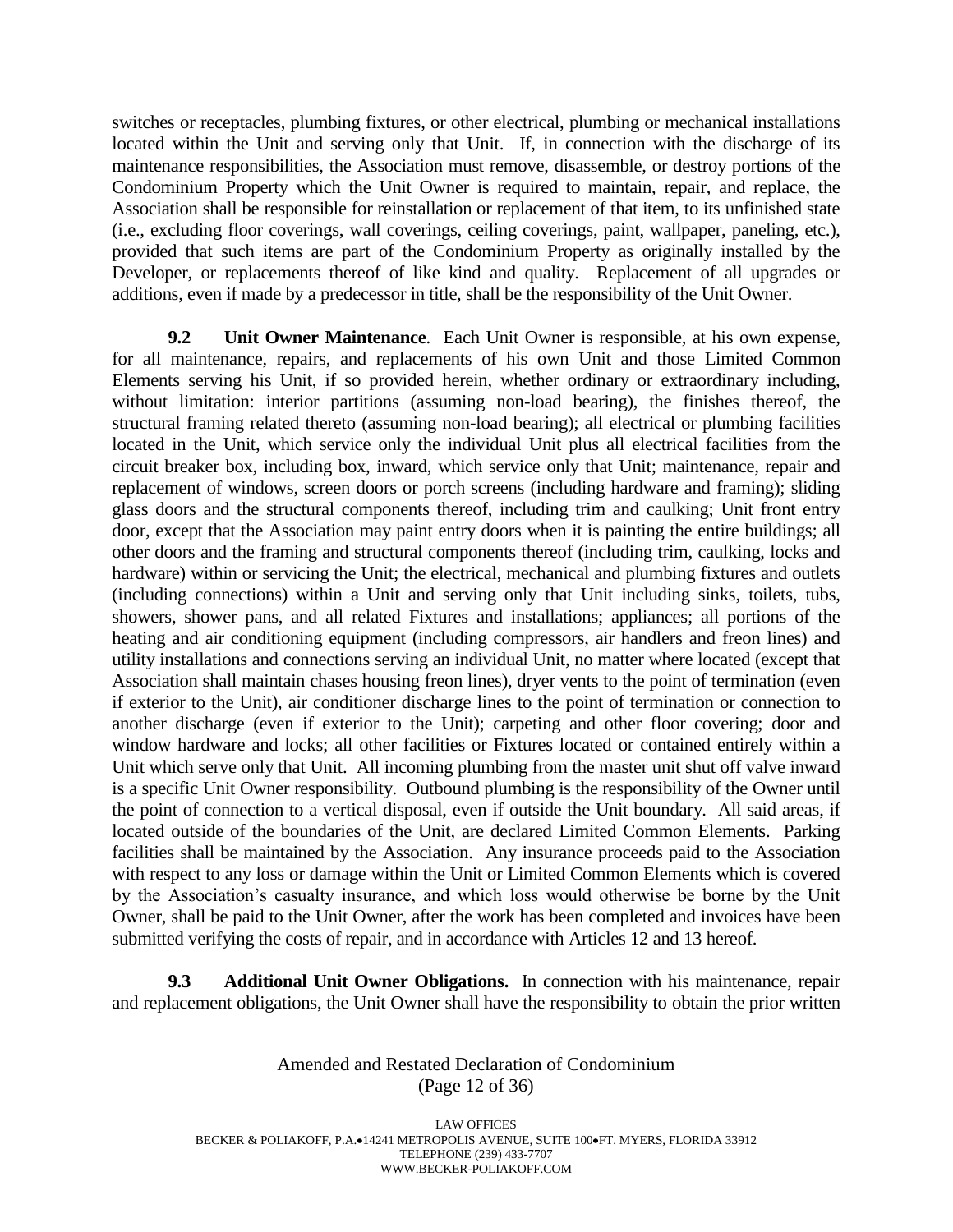approval of the Association, through the Board of Directors, before performing any maintenance, repair or replacement which requires: changes or alterations to the external physical appearance of the Condominium Property visible from any exterior vantage; excavation; access to building roofs; removal, modification or relocation of any interior partitions, walls, whether load-bearing or not or the relocation of cabinets or appliances; relocation of utility plumbing or electrical lines or fixtures; the use of heavy or noisy equipment; such other actions as may cause concern for the peace and safety of the condominium and its residents or the aesthetics of the Condominium Property as determined by the Board. The Association may condition such approval on criteria as the Board deems reasonable, including but not limited to:

- Preservation of uniformity of appearance;
- Use of licensed and insured contractors;
- Right (but not duty) of oversight by the Association or its agent;
- The Unit Owner submitting plans as to the scope of the contemplated repair;
- Restrictions as to hours of work;
- Imposition of time limits in which jobs must be completed and prohibitions against major renovations during certain times of year.
- Restrictions regarding equipment that may be parked or stored on or near the Condominium Property during construction.
- Restrictions regarding the transport and storage of materials and supplies necessary for the construction to be performed.

**9.4 Association as Owner's Agent.** Nothing shall preclude the Association from acting as the Owner's agent and obtaining the services of Contractors to perform Unit Owner maintenance responsibilities, provided that the Association and the Owner so agree, or when necessary (as determined by the Board) to facilitate projects involving the Association's maintenance of the Condominium Property, and provided that the Owner is deemed to consent to reimbursement of expenses incurred, secured by such rights as exist for collecting Common Expenses under these Condominium Documents i.e., a lien for Charges. Unit Owners shall at all times be responsible to ensure, whether or not Association approval is required for work being done within the Unit, that all Contractors and other persons performing services for the Unit or Owner are properly licensed and insured, including required Worker's Compensation insurance. The Unit Owner shall hold the Association harmless from any claim of any nature arising out of failure to comply with this requirement.

# Amended and Restated Declaration of Condominium (Page 13 of 36)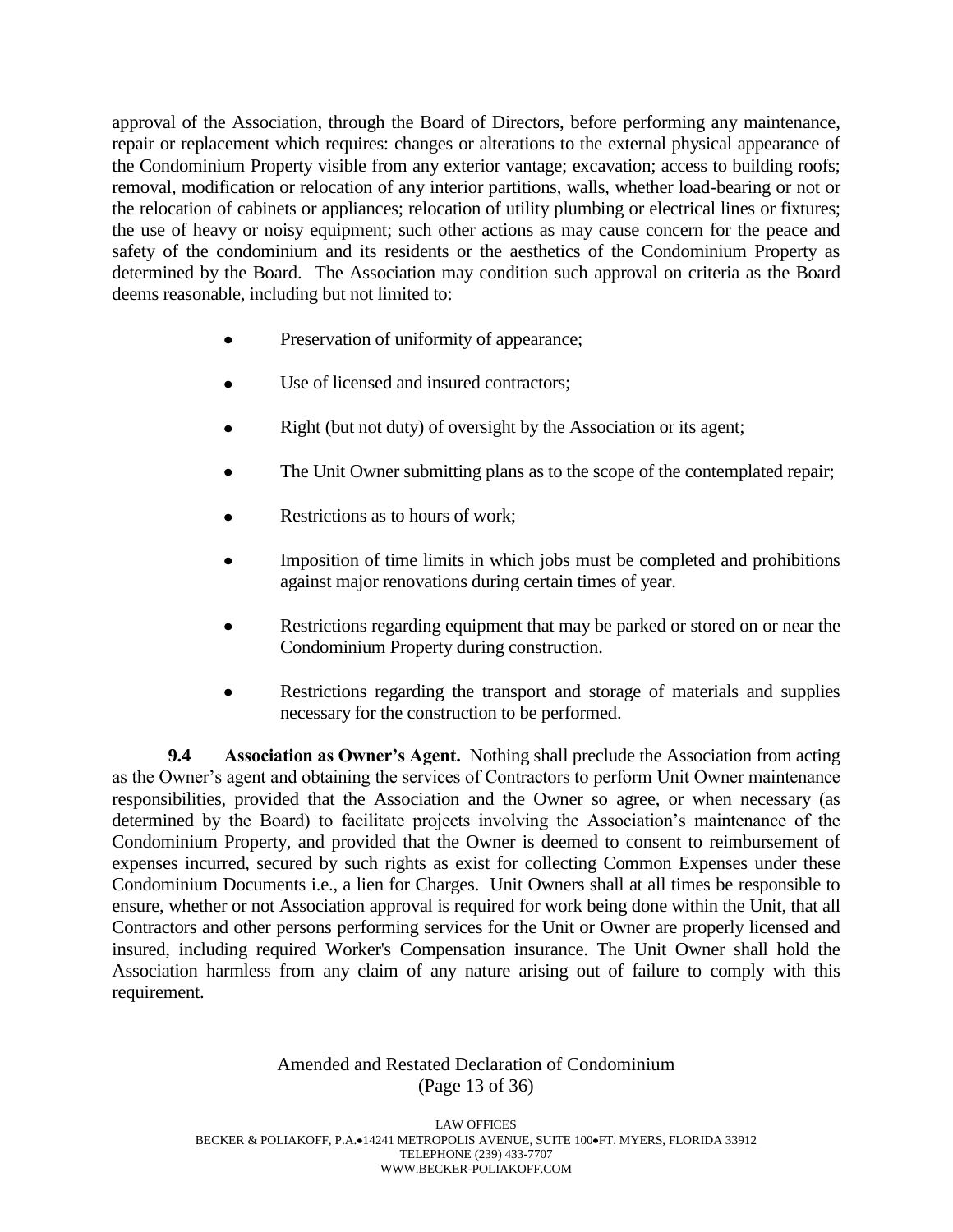**9.5 Porches.** Porches are Limited Common Elements for the exclusive use of the Unit attached thereto and an appurtenance to the Unit. The Unit Owner who has the right to the exclusive use of said Porch shall be responsible for the maintenance, care and preservation of: Porch floor coverings (the Board may prohibit certain types of floor coverings or require the removal of existing coverings when necessary for the structural preservation of the building); the screens and frames; storm shutters and other enclosures; fixed and/or sliding glass doors and affiliated framing and hardware thereof; the wiring, electrical outlet(s) and Fixture(s) on or servicing the Porch; ceiling fans; and the replacement of light bulbs. The Association shall be responsible for structural maintenance, repair and replacement of Porch floors, ceilings and exterior portions, and also the building walls enclosed by the Porches, provided that painting and regular maintenance (nonstructural) of building walls enclosed by Porches shall be done by the Unit Owners, subject to the uniformity of appearance (e.g., color) and other criteria set forth in these Condominium Documents, or as determined by the Board. However, the Association may, if it elects, paint Porch walls and ceilings in connection with the painting of the building as either a common expense, or on a voluntary participation basis, as determined by the Board of Directors.

**9.6 Unit Floor Coverings.** In conformance with Article 14.2, 14.2.1 and 14.2.2 which is intended, among other things, to guarantee the occupants of all units the right to peaceful possession, reasonable comfort and convenience and freedom from unreasonable noise intrusion, including but not limited to that transmitted through the concrete slab which serves as the ceiling of first floor units and the floor of second floor units, the flooring of all second floor units shall be carpeted except the bathrooms, kitchen, utility closet and a 4 foot by 4 foot area immediately inside the entry door. All carpeting shall be medium to heavy carpet pad, of at least sixteen (16) ounce yarn per square yard of carpet and fifty (50) ounce of rubber padding per square yard. Second floor units that currently have substitute flooring where not allowed by this section, regardless of the circumstances surrounding the substitution, will be grandfathered until such time that the substitute flooring requires major repair and/or replacement. During the grandfathered period, the owner shall install approved felt (or equivalent) pads to all furniture or other items that might be expected to be on any substitute flooring, either temporarily or permanently, as well as any other remedies needed to be in conformance with Articles 14.2, 14.2.1 and 14.2.2. Casters on any such furniture are not allowed on any hard surfaced floors.

**9.7 Alterations by Unit Owners**. No Owner may make or permit the making of any modifications or alterations to any portion of his Unit visible from the exterior, or in any manner change the appearance of any portion of the condominium visible from the exterior, or make any structural change within the Unit interior without first obtaining the written consent of the Board of Directors, which consent shall be denied if the Board determines that the proposed modifications or alterations would adversely affect, or in any manner be detrimental to, the condominium in part or whole. "Structural" alterations include, but are not limited to: installation of new or relocation of existing electrical, plumbing, air conditioning or heating installations; installation of new or relocation of existing Fixtures or appliances such as toilets, sinks, tubs, showers, dishwashers, refrigerators, or ranges; the removal or modification of any partition (whether load bearing or not),

#### Amended and Restated Declaration of Condominium (Page 14 of 36)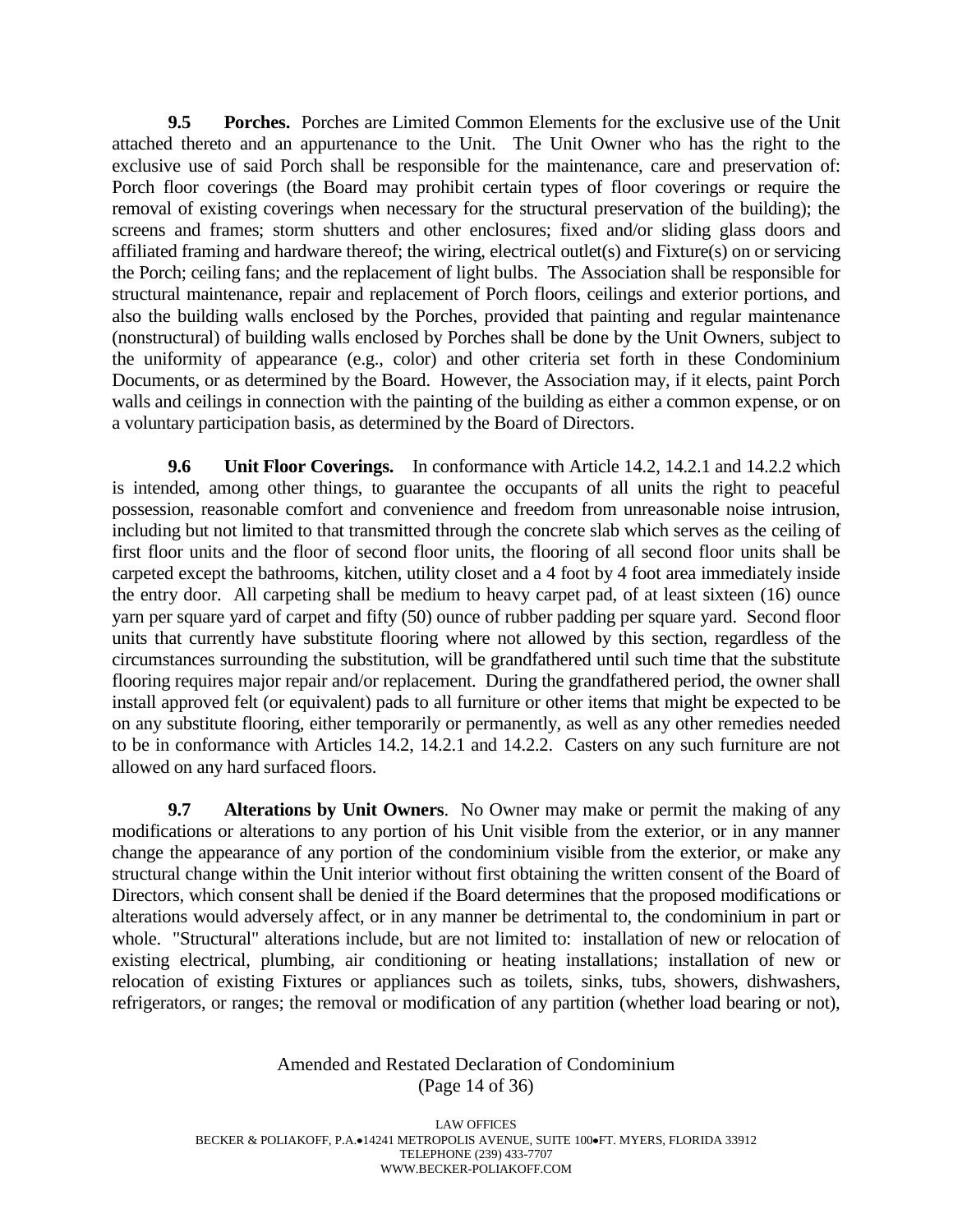door, window or screen; raising ceilings; or relocating kitchen or bathroom cabinetry. For purposes of this provision, the term "structural" shall also include the addition, removal, or relocation of any plumbing line or fixture, any electrical line or fixture, or the removal or creation of any interior partition (including but not limited to "wing walls") whether load-bearing or not. Replacement of cabinetry, appliances, Fixtures, etc., with substantially equivalent installations, in the same location, shall not be deemed "structural" and shall not require approval of the Association. Further, "structural" work shall include any and all work that requires a building permit, an electrical permit, a plumbing permit, a mechanical permit, or similar permits from the appropriate governmental agency, whether or not mentioned above. The Board may, in appropriate circumstances, require sealed plans from an Architect or Professional Engineer licensed to practice in Florida as a condition of reviewing any requested structural modification, alteration or addition to the Condominium Property. The Board, in reaching its decision, may take into account uniformity of appearance, compatibility with architecture in Sanibel Moorings Condominium, the quality of the proposed alteration, objections of neighboring residents, and such other criteria as the Board may reasonably adopt in reaching its decision. If the Board determines to permit any alteration or addition which is visible from the exterior of the premises, from any vantage, said addition or improvement must also be approved by the Unit Owners in the manner provided in Article 9.9 of the Declaration of Condominium, regardless of the cost or expense of such addition or alteration. If any Unit Owner requests approval of any structural alteration or modification, the Association may permit such removal or modifications if same would not materially affect or interfere with the utility services constituting Common Elements, if any, located therein, the structural integrity of the building or create a nuisance or disturbance to neighboring Units.

**9.8 Additional Unit Owner Responsibility for Alterations and Additions.** If a Unit Owner makes, or has made any modifications, installations, or additions to the interior or exterior of the Unit, Common Elements, or Limited Common Elements, the Unit Owner (and his heirs, successors in title and assigns) shall be financially responsible for the insurance, maintenance, care, and preservation of the modifications, installations or additions and shall execute such documents as the Association may promulgate accepting said financial responsibility. Any modification, alteration, or addition to the Condominium Property made by a Unit Owner may be required to be removed in connection with the Association's maintenance of the Condominium Property. In such cases, the Unit Owner who installed the alteration, addition, or improvement (and/or their successors in title) shall be obligated to reimburse the Association for any costs affiliated with removal and/or re-installation of the item, with said obligation being secured by a right of lien for Charges of equal dignity to the common expense lien created by this Declaration, or alternatively, said Owner may be required to remove and reinstall said additions, if so determined by the Board of Directors. Further, the Association, its contractors and agents, shall not be liable for any damage to the item arising out of its removal and/or reinstallation, unless occasioned by the gross negligence or willful misconduct of the Association or its contractor or agent.

#### Amended and Restated Declaration of Condominium (Page 15 of 36)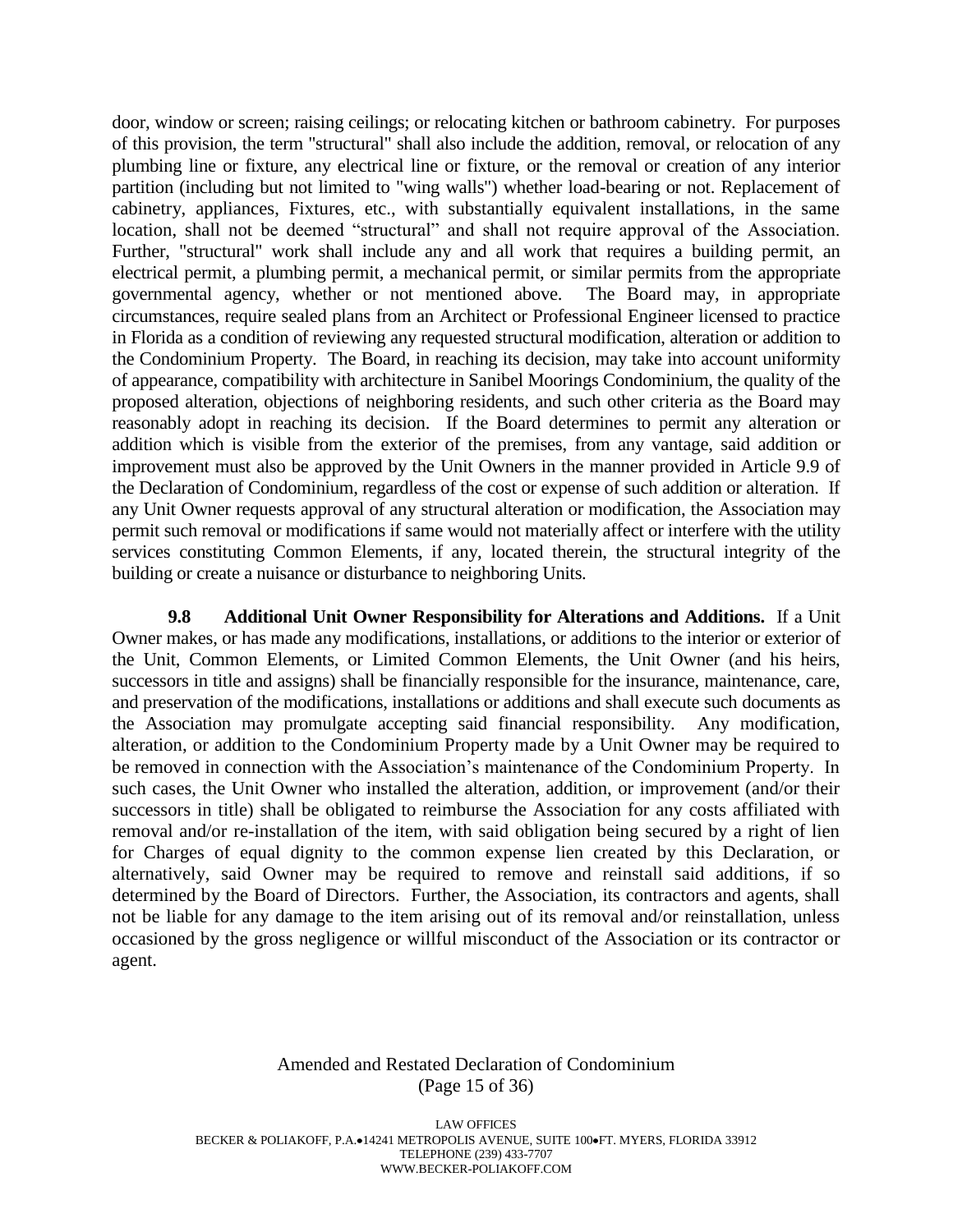**9.9 Alterations by Association**. There shall be no material alterations or substantial additions to the Common Elements or association real property by the Association, except as authorized by the Board of Directors. Provided, however, that if any such alterations or additions require or obligate the expenditure of Association funds of more than five percent of the Association's budget for the fiscal year in which the work is authorized, including reserves, the Board shall obtain approval of a two-thirds (2/3) of voting interests present (in person or by proxy) and voting at an Association meeting, or by written agreement of two-thirds  $(2/3)$  of the entire voting interests. Necessary maintenance of the Common Elements, or Association Property regardless of the level of expenditure, is the responsibility of the Board of Directors.

**9.10 Enforcement of Maintenance**. If, after reasonable notice, the Owner of a Unit fails to maintain the Unit or other portions of the Condominium Property as required above, the Association shall have, without waiver of other remedies, the right to enter the Owner's Unit or Limited Common Element and perform or cause performance of the necessary work, and/or institute legal proceedings at law or in equity to enforce compliance, and/or to take any and all other lawful actions to remedy such violation, in which event the Unit Owner shall be charged for the costs of such activities (including attorney's fees incurred by the Association) by the Association which shall be secured by a lien for Charges.

**9.11 Negligence Damage Caused by Condition of Unit.** Each Unit Owner shall be liable to the Association and/or other Unit Owners for the expenses of any maintenance, repair or replacement of the Condominium Property, made necessary by his intentional act or negligence, or by that of any member of his Family or his or their guests, employees, agents, or lessees. If any condition, defect or malfunction existing within a Unit, if caused by the Owner's negligence, shall cause damage to the Common Elements, Association Property, or to other Units, the Owner of the offending Unit shall be liable to the person or entity responsible for repairing the damaged areas for all costs of repair or replacement not paid by insurance (including the deductible) and without waiver of subrogation rights, provided that such responsibility shall be conditioned on the neighboring Unit(s) being adequately insured based on local standards and conditions. Further, any claim of a Unit Owner against the Association relative to damage to the Condominium Property, to the extent the Association might otherwise be liable pursuant to the Condominium Documents or applicable law, shall be predicated upon said Unit Owner being adequately insured based on local standards and conditions. Should any Unit Owner fail to maintain such insurance, any claim will be reduced to the extent such Unit Owner's insurance, if obtained pursuant to the abovedescribed standards, would have provided coverage or compensation for the loss. The requirement that the individual Unit Owner obtain insurance shall not be construed to confer any additional liability on the Association, but is intended to require Unit Owners and the Association to respectively insure risks that are customarily experienced in condominiums located in Florida's coastal communities, condominiums in general, including but not limited to damages occasioned by windstorms, hurricanes, tornadoes, floods, rainstorms, bursting pipes, and water seepage and leakage. If one or more of the Units involved is not occupied at the time a damage incident is discovered, the Association may enter the Unit(s) without prior notice to the

#### Amended and Restated Declaration of Condominium (Page 16 of 36)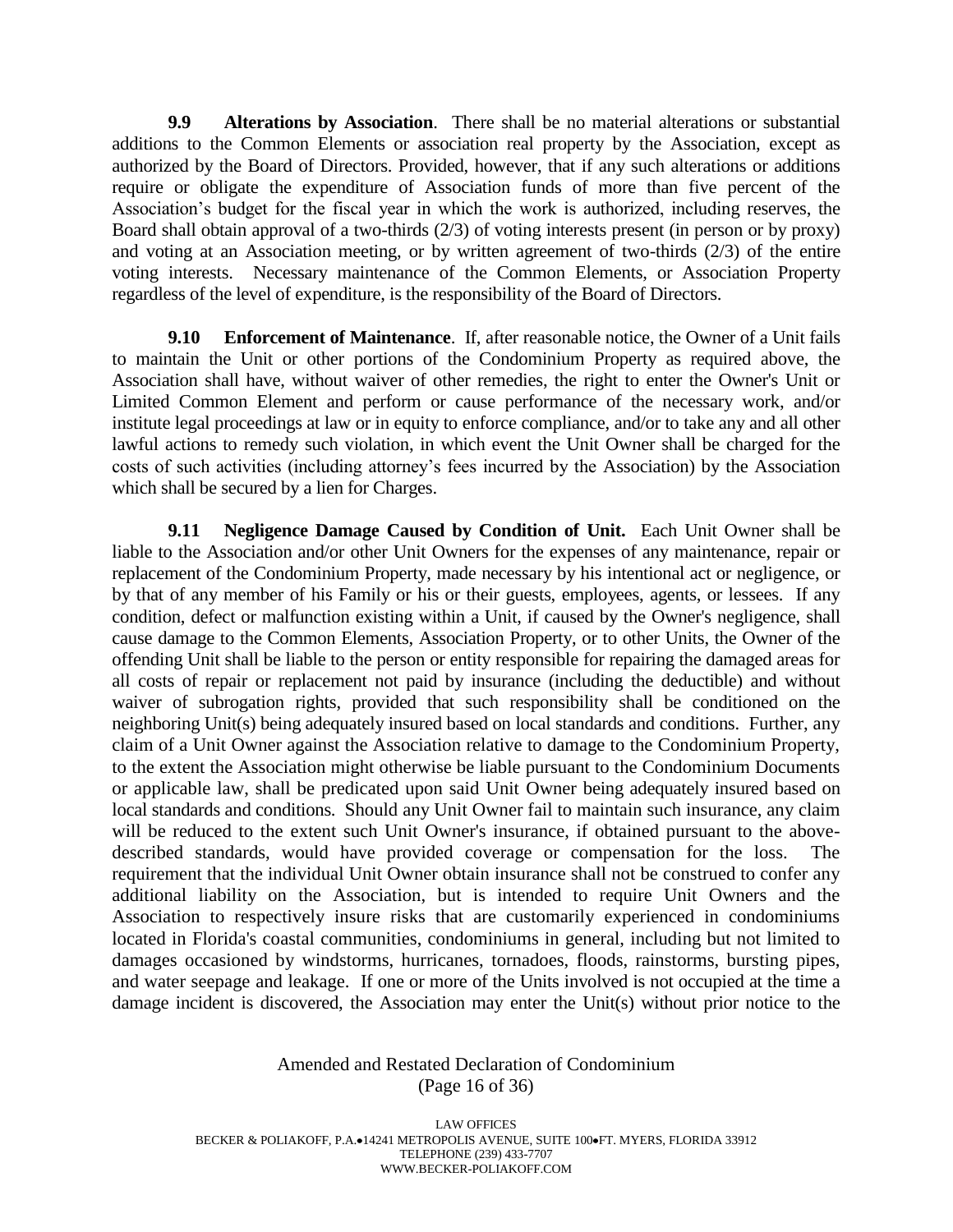Owner(s) and take reasonable action to mitigate damage or prevent its spread, at the Unit Owner's expense. The Association may, but is not obligated to, repair the damage without the prior consent of the Owner, in the event of an emergency, and the Owner shall be responsible for reimbursement of the Association, with the cost being secured by a lien for Charges. Unit Owners in residence at any time are required to shut off the unit master valve when the Unit will be unoccupied on an overnight basis, and failure to do so will create a presumption of negligence. If the Unit is rented through the Association's Rental Program, the Association shall be responsible for shutting off the unit master valve after the tenant(s) vacate the Unit.

**9.12 Combination of Units.** Two contiguous Units may, subject to the prior written approval of the Board of Directors, be combined in to a single living space. The Board may disapprove such request, based upon its discretion, and upon a finding that the proposed combination of Units is not in the best interests of the Association. The Board, as a condition of approving the combination of Units, may require sealed plans from an Architect or Professional Engineer licensed to practice in Florida, certifying to the Association that the proposed work affiliated with the Unit combination complies with all applicable laws, codes, and ordinances. The Board may further require such Professional Engineers or Architect's certification at the end of the work, certifying that said work has been performed in accordance with the plans and specifications, and in accordance with all applicable laws, codes, and ordinances. The Owner (and his successor in title) shall be required to indemnify and hold the Association and Unit Owners harmless for any claim of any nature arising from the combination or reconfiguration of the Unit. Should the Board, in its discretion, determine that the Association must retain independent professionals to review the request, including but not limited to engineers, architects, or attorneys, the Association may also condition approval of the requesting Unit Owner's agreement to reimburse the Association for said fees and expenses. Units which have been combined shall, after combination, be used only as a "single family" residence (including rental rights), and may not be used as two living quarters. Units which have been combined shall constitute two units for purposes of sharing common expense, ownership of Common Elements, and voting rights. If units which have been combined are sold, they shall be sold as a single living quarters, unless specifically approved by the Board to the contrary. If combined Units are to be re-configured into two living spaces, the Board shall have the authority, using the same criteria listed above for combination of Units, to approve the reconfiguration. Without limitation, the Board shall have the authority to require plans from an Architect or Professional Engineer licensed to practice in Florida, certifying to the Association, that the reconfiguration of the Units into two living spaces is done is accordance with all applicable laws, codes, and ordinances and in accordance with the original configuration of the Units.

**10. ASSESSMENTS AND CHARGES.** Assessments against Owners shall be made by the Board of Directors of the Association, in the manner provided in the Bylaws and as follows, and shall be borne by the Unit Owners on the same basis as their percentage of ownership of the entire condominium as set forth in Article 6.

#### Amended and Restated Declaration of Condominium (Page 17 of 36)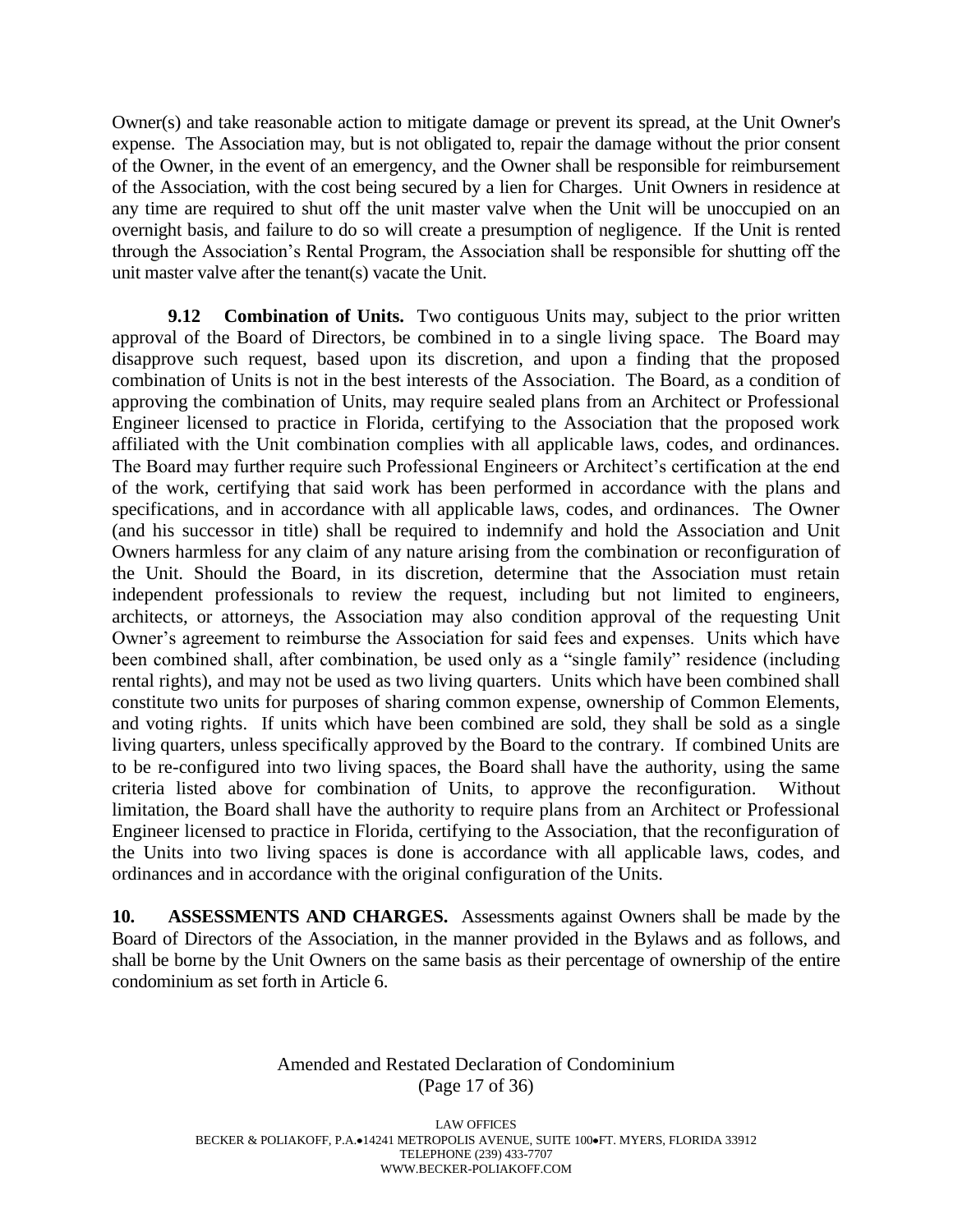**10.1 Liability for Assessments.** A Unit Owner, regardless of how title is acquired, including a purchaser at a judicial sale, shall be liable for all Assessments coming due while he/she is the Unit Owner. The grantee shall be jointly and severally liable with the grantor for all unpaid Assessments against the grantor for his/her share of the Common Expenses including attorney's fees and other costs of collection incurred by the Association up to the time of the conveyance, without prejudice to any right the grantee may have to recover from the grantor the amounts paid by the grantee. The liability for Assessments may not be avoided by waiver of the use or enjoyment of any Common Elements or by the abandonment of the Unit for which the Assessments are made.

**10.2 Default in Payment of Assessments for Common Expenses.** Assessments and installments thereof not paid within thirty (30) days from the date when they are due shall incur a late fee and bear interest in an amount as determined by the Board of Directors which, unless otherwise specified, shall be the maximum allowed by law. The Board may accelerate unpaid Assessments in the manner prescribed by law. The Association has a lien on each Condominium Parcel for any unpaid Assessments on such parcel, with interest, late Charges and for reasonable attorney's fees and costs incurred by the Association incident to the collection of the Assessment or enforcement of the lien. The Association may also accelerate all Assessments or Charges which are accrued, but not yet due, in the manner provided by law. The lien is in effect until all sums secured by it have been fully paid or until barred by law. A claim of lien shall be signed and acknowledged by an officer or agent of the Association. Upon recording, the Association's claim of lien shall relate back to the date of the filing of the original Declaration of Condominium. Upon payment the Condominium Parcel is entitled to a satisfaction of the lien. The Association may bring an action in its name to foreclose a lien for Assessments in the manner a mortgage of real property is foreclosed and may also bring an action to recover a money judgment for the unpaid Assessments without waiving any claim of lien.

**10.3 Notice of Intention to Foreclose Lien.** No foreclosure judgment may be entered until at least thirty (30) days after the Association gives written notice to the Unit Owner of its intention to foreclose its lien to collect the unpaid Assessments. If this notice is not given at least thirty days before the foreclosure action is filed, and if the unpaid Assessments, including those which have been accelerated (if applicable) and those coming due after the claim of lien is recorded, are paid before the entry of a final judgment or foreclosure, the Association shall not recover attorney's fees or costs. The notice must be given by delivery of a copy of it to the Unit Owner or by certified mail, return receipt requested, addressed to the Unit Owner. If after diligent search and inquiry the Association cannot find the Unit Owner or a mailing address at which the Unit Owner will receive the notice, the court may proceed with the foreclosure action and may award attorney's fees and costs as permitted by law. The notice requirements of this sub- section are satisfied if the Unit Owner records a Notice of Contest of Lien as provided in the Act.

# Amended and Restated Declaration of Condominium (Page 18 of 36)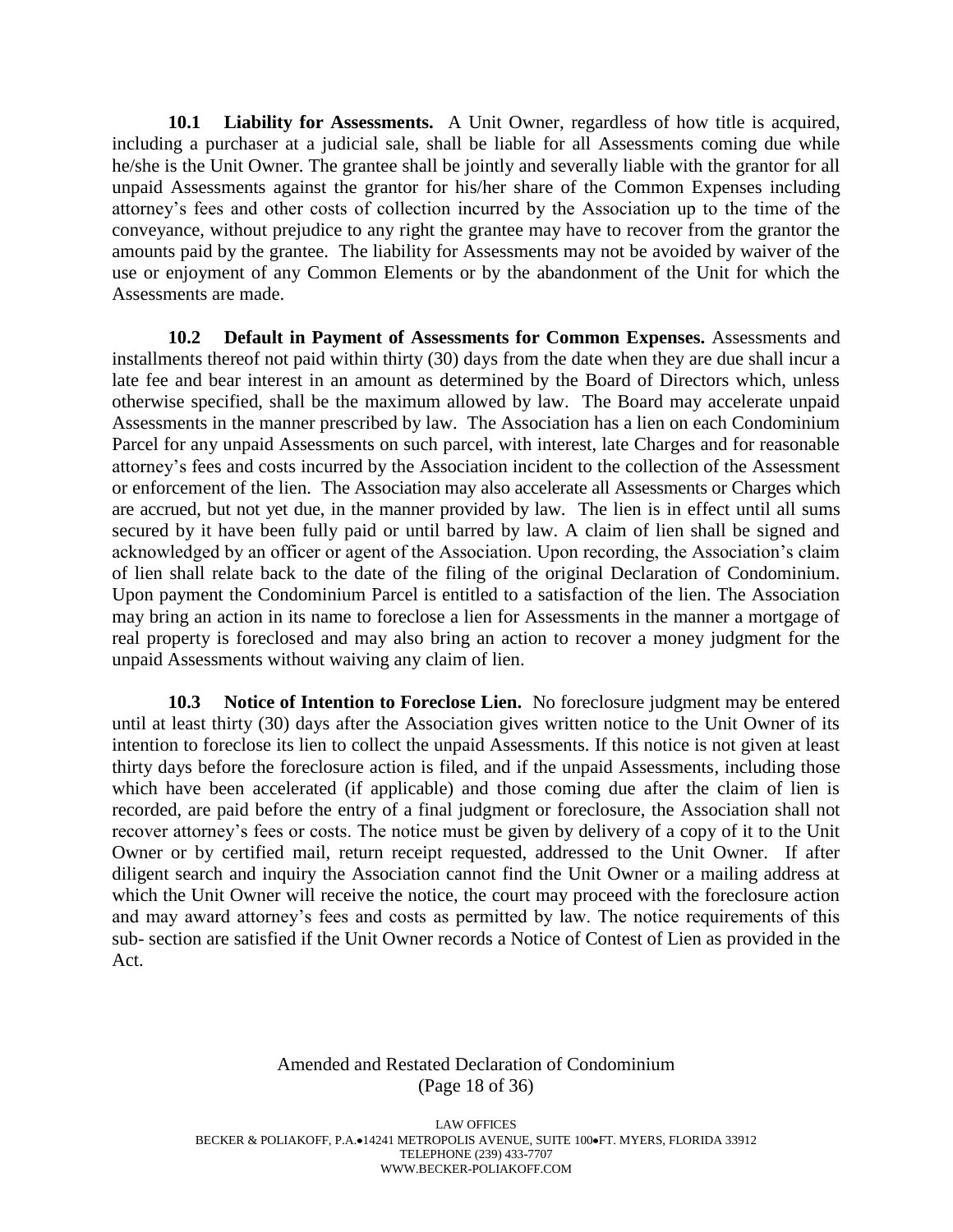**10.4 Appointment of Receiver to Collect Rental.** Notwithstanding any other remedy available to the Association under this Declaration, the Bylaws, or applicable law, the Association shall have the following options when payment of Assessments are in default (more than thirty days in arrears). The Association may, without order of the court, direct rental income (by written notice to the tenant with copy to Owner) from Units in default to be paid directly to the Association until all outstanding Assessments, interest, costs and attorney's fees and receiver's fees if applicable are satisfied. As an alternative, the Association may apply to a court of competent jurisdiction, either in connection with the institution of a foreclosure suit, a personal suitor otherwise to have rental proceeds paid on account of a Unit in default paid directly to the Association, the court registry, or a receiver, as the court may direct. The Association may choose any of these courses of action as the Board deems appropriate without same constituting a waiver or election of remedies.

**10.5 First Mortgagee.** The priority of the Association's lien and the obligation for payment of past due Assessments in relation to first mortgagees who obtain title as a result of foreclosure or deed in lieu of foreclosure, shall be determined by the Florida Condominium Act, Chapter 718, Florida Statutes (2003), as amended from time to time.

**10.6 Possession of Unit.** Any person who acquires an interest in a Unit, except First Mortgagees through foreclosure of a first mortgage of record (or deed in lieu thereof), including without limitation persons acquiring title by operation of law, shall not be entitled to occupancy of the Unit or enjoyment of the Common Elements until such time as all unpaid Assessments and other Charges due and owing by the former Owner, if any, have been paid. Possession shall be subject to all other Association requirements pertaining thereto.

**10.7 Certificate of Unpaid Assessments.** Any Unit Owner has the right to require from the Association a certificate showing the amount of unpaid Assessments against him/her with respect to his/her Unit.

**10.8 Lien For Charges.** There is hereby created a common law and contractual lien to secure any service which the Association provides for an individual member and which is not otherwise secured by the statutory lien for Common Expenses created herein. By way of example, but not limitation, a lien for Charges exists to secure repayment to the Association when it must remove or reinstall Unit Owner alterations or items of Unit Owner maintenance responsibility in connection with the Association's discharge of its Common Element maintenance responsibilities, or address emergency situations, such as water extraction from a Unit. The lien for Charges shall be of equal priority to, shall be secured as to interest, late fees and attorney's fees and the like, and shall be foreclosed in the same manner as the common expense lien.

**11. ADMINISTRATION AND MANAGEMENT OF CONDOMINIUM.** The administration and management of the condominium shall be by the Condominium Association, which shall have by and through its officers and Directors, such powers, authority and

> Amended and Restated Declaration of Condominium (Page 19 of 36)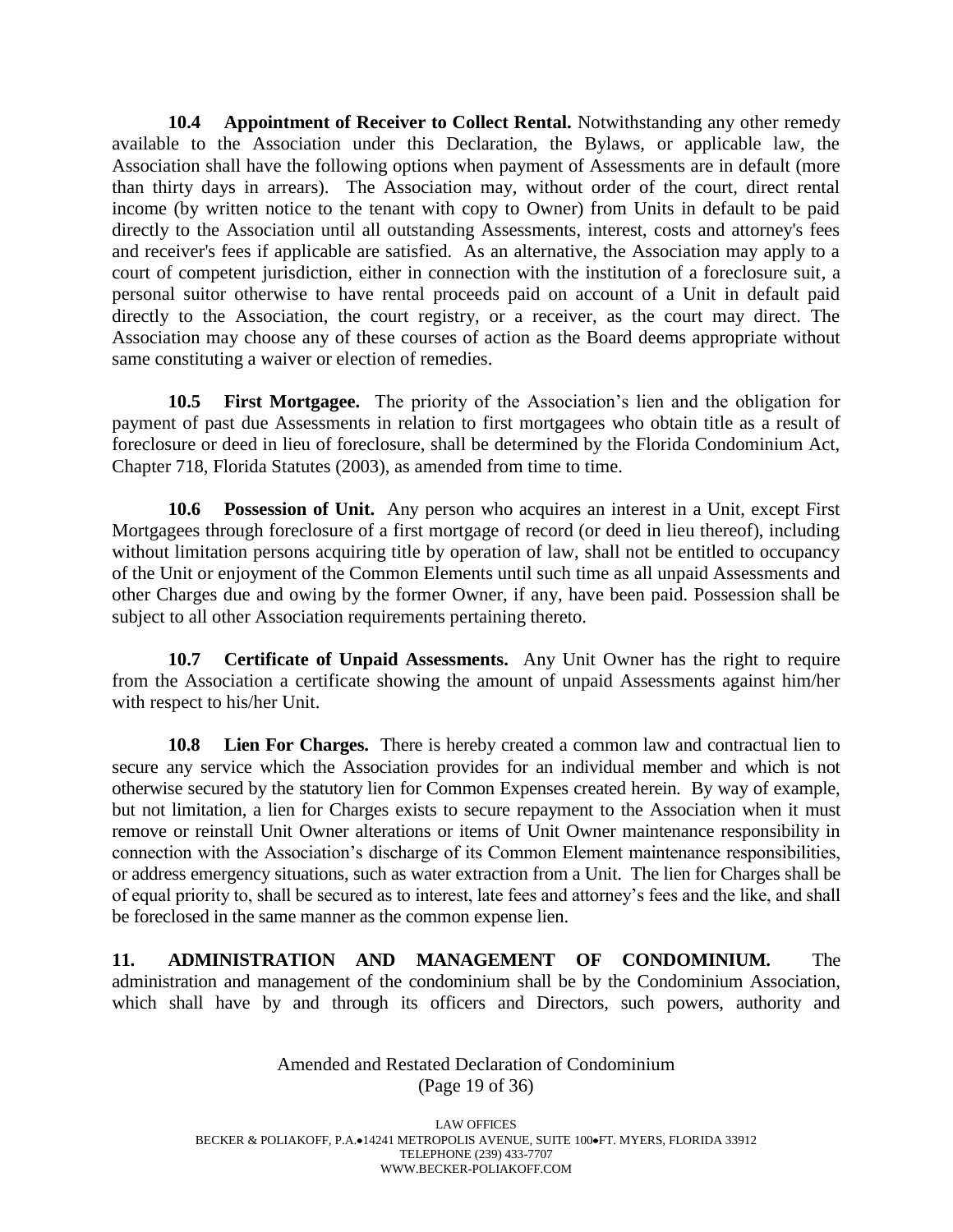responsibilities as are vested in the officers and Directors of a corporation not-for-profit under the laws of the State of Florida, including but not limited to those set forth more specifically elsewhere in the Condominium Documents. The Association shall have authority to enter into management and other agreements concerning the matters of common interest through its officers. The management of the Association and election of the members to the Board of Directors shall be as set forth in the Bylaws. Without limiting the foregoing, the Association shall have the following powers and duties:

**11.1. Access.** The irrevocable right of access to each Unit during reasonable hours as may be necessary for the maintenance, repair, inspection or replacement of any Common Elements therein, or at any time for making emergency repairs therein necessary to prevent damage to the Common Elements or to any other Unit or Units, or to determine compliance with the terms and provisions of this Declaration, the exhibits annexed hereto, and the Rules and Regulations adopted pursuant to such documents, as the same may be amended from time to time. The Association may require that a pass key be posted for each Unit and may, if determined advisable by the Board, implement a master key system.

**11.2 Assessments.** The power to make and collect regular and special assessments and other Charges against Unit Owners and to Lease, maintain, repair and replace the Common Elements and Association Property.

**11.3 Recordkeeping.** The duty to maintain accounting records according to good accounting practices, which shall be open to inspection by Unit Owners or their authorized representatives at reasonable times.

**11.4 Delegation.** The power to enter into contracts with others, for valuable consideration, for maintenance and management of the Condominium Property and in connection therewith, or to its officers and agents, to delegate the powers and rights herein contained, including, without limitation, the making and collecting of Assessments and other Charges against Unit Owners, and perfecting liens for non-payment thereof.

**11.5 Regulations.** The power to adopt and amend Rules and Regulations covering the details of the operation of the Association and use of the Condominium Property.

**11.6 Acquisition or Transfer of Real Property; Leasing Common Elements and Association Property.** The power to acquire or transfer real property or otherwise convey and mortgage real property for the use and benefit of its members with the same approval of Unit Owners as needed to amend the Declaration. No Unit Owner shall be required to purchase (or mortgage) a Unit through foreclosure or deed in lieu of foreclosure. Leasing of Units, Common Elements or Association Property may be approved by the Board of Directors, as well as the Lease fees, use fees, and other fees permitted by the Act or the Condominium Documents.

> Amended and Restated Declaration of Condominium (Page 20 of 36)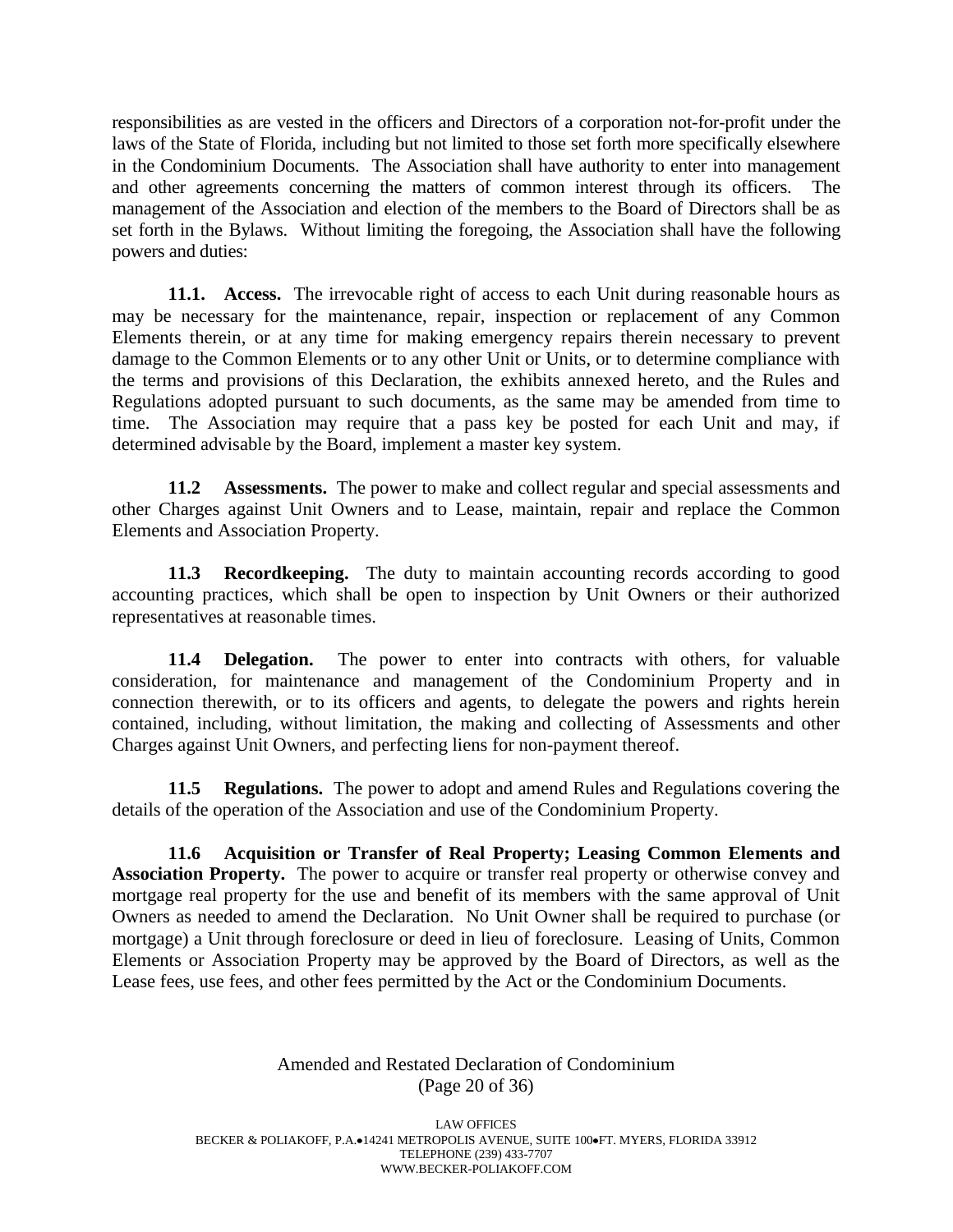**11.7 Membership Agreements.** The power to enter into agreements to acquire leaseholds, memberships, and other possessory or use interests in lands or facilities such as country clubs, golf courses, marinas, and other recreational facilities with the same approval of Unit Owners as needed to amend the Declaration.

**11.8 Fees for Use of Common Elements.** Pursuant to Section 718.111(4), Florida Statutes (2003), as amended from time to time, the Board of Directors shall have the authority to set use fees for private use of Common Elements or Association Property, as well as the regulations and policies pertaining to such use.

**11.9 Lease of Association Property or Common Elements.** The power to Lease Association Property or Common Elements, as determined by the Board of Directors. No use fee may be charged against a Unit Owner for use of the Common Elements or Association Property except fees set by the Board pertaining to an Owner having exclusive use of the Common Elements or Association Property, or as agreed by the Association and the party leasing Association Property or Common Elements, pursuant to an oral or written Lease agreement.

**11.10 Limitation upon Liability of Association.** Notwithstanding the duty to maintain and repair parts of the Condominium Property, the Association is not liable to Unit Owners or any other person for injury or damage, other than for the cost of maintenance and repair of items for which the Association is otherwise responsible, caused by any latent or unknown condition of the Condominium Property. Further, the Association shall not be liable for any such injury or damage caused by defects in design or workmanship or any other reason connected with any alterations or improvements done by or on behalf of any Unit Owners, regardless of whether or not same shall have been approved by the Association pursuant to the provisions hereof.

**Notwithstanding anything contained herein or in the Condominium Documents or any other document governing or binding the Association, the association shall not be liable or responsible for, or in any manner be a guarantor or insurer of, the health, safety or welfare of any Owner, occupant or user of any portion of the Condominium Property, including, without limitation, residents and their families, guests, invitees, agents, servants, contractors or subcontractors or for any property of any such persons. Without limiting the generality of the foregoing:** 

**11.10.1 It is the express intent of the Condominium Documents that the various provisions thereof which are enforceable by the Association, and which govern or regulate the use of the Condominium Property, have been written, and are to be interpreted and enforced, for the sole purpose of enhancing and maintaining the enjoyment of the Condominium Property and the value thereof; and**

> Amended and Restated Declaration of Condominium (Page 21 of 36)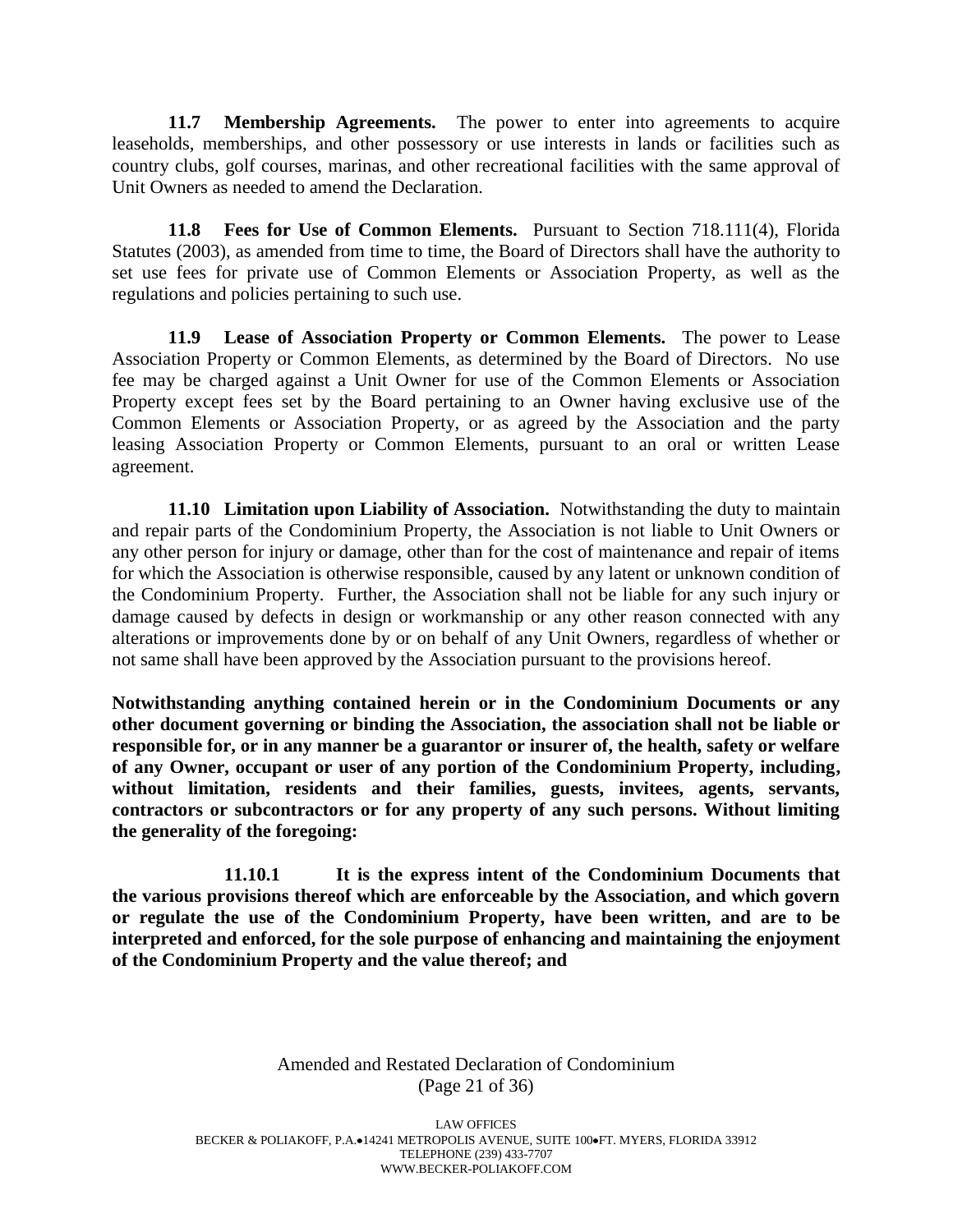**11.10.2 The Association is not empowered, and has not been created, to act as an entity which enforces or ensures the compliance with the laws of the United States, State of Florida, Lee County, City of Sanibel and/or any other jurisdiction or the prevention of tortious activities; and** 

**11.10.3 Any provisions of the Condominium Documents setting forth the uses of Assessments which relate to health, safety and or welfare shall be interpreted and applied only as limitations on the uses of Assessment funds and not as creating a duty of the association to protect or further the health, safety or welfare of any person(s), even if Assessment funds are chosen to be used for any such reason.**

**Each Unit Owner (by virtue of his acceptance of title to his Unit) and each other person having an interest in or lien upon, or making any use of, any portion of the Condominium Property (by virtue of accepting such interest or lien or making such uses) shall be bound by this provision and shall be deemed to have automatically waived any and all rights, claims, demands and causes of action against the association arising from or connected with any matter for which the liability of the association has been disclaimed in this provision.** 

**As used in this section, "Association" shall include within its meaning all of the Association's Directors, officers, committee members, employees, agents, contractors (including management companies or managers), subcontractors, successors, and assigns.** 

**11.11 Restraint upon Assignment of Shares in Assets.** The share of a Unit Owner in the funds and assets of the Association cannot be assigned, hypothecated, or transferred in any manner except as an appurtenance to his/her Unit.

**12. INSURANCE.** Insurance provided by the Association shall be governed by the following provisions:

**12.1 Authority to purchase.** All insurance policies purchased by the Association shall be for the benefit of the Association and the unit owners and their mortgagees, as their interest may appear, and provisions shall be made for the issuance of certificates of mortgagee endorsements to the mortgages of unit owners. The Board of Directors shall procure insurance that is reasonably in the best interests of the unit owners and the Association. Annually, in conjunction with the annual meeting, the Board of Directors with responsibility for the insurance will distribute a summary of all coverages including a listing of self insured elements, for the purpose of allowing members to instruct the Board to obtain additional coverage(s) and/or amounts if the members by majority vote elect to do so. Unit owners may obtain other or additional coverages at their own expenses. All policies purchased by the Association must be written by insurance companies authorized to do business in the State of Florida.

#### Amended and Restated Declaration of Condominium (Page 22 of 36)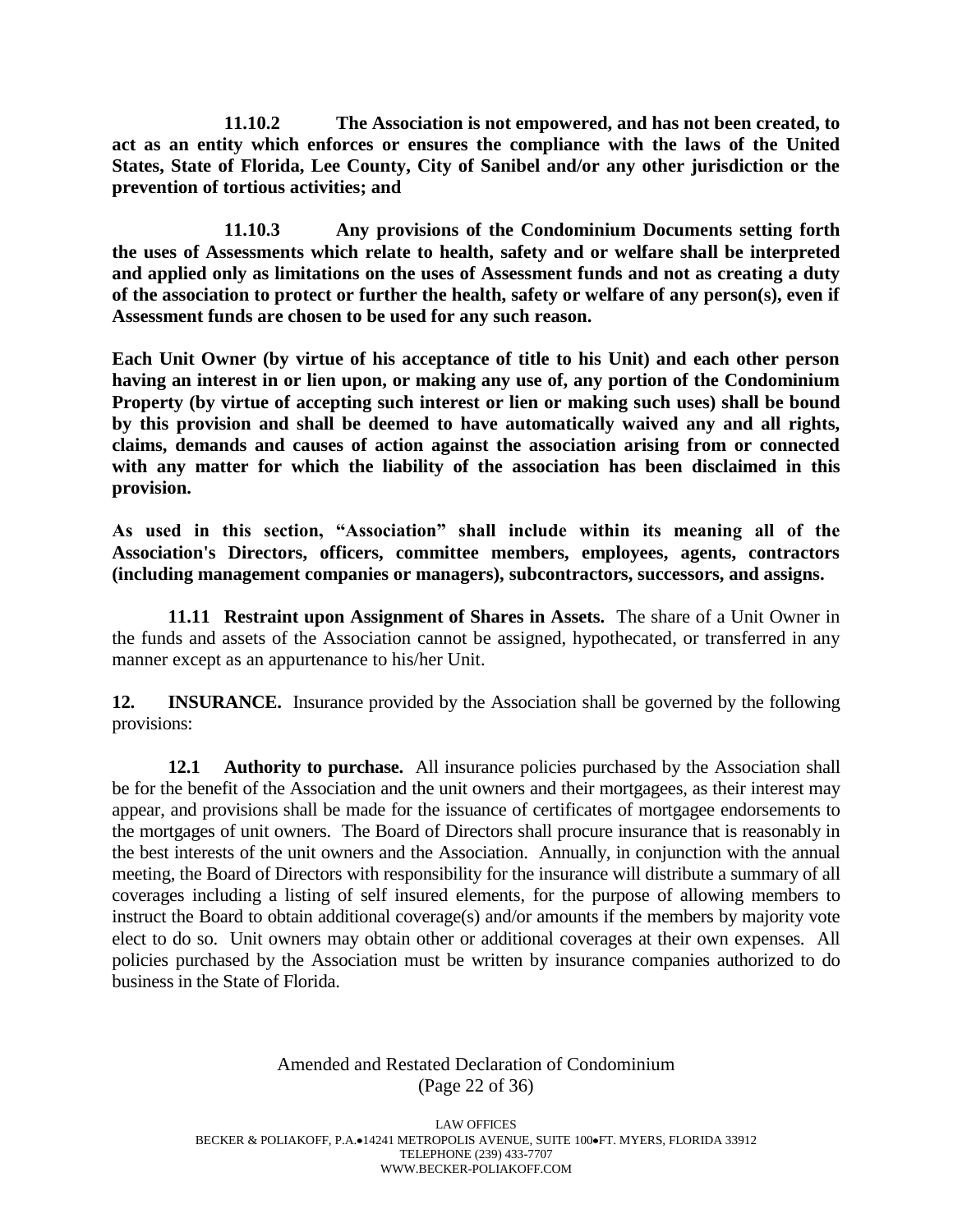#### **12.2 Coverage.**

**12.2.1 Casualty.** All buildings and improvements upon the land, including units and all personal property of the Association included in the condominium property, are to be insured in an amount equal to the insurable replacement value, excluding foundation and excavation costs as determined annually by the Board of Directors of the Association, and all such insurance must be obtained, if possible, from the same company. Except as otherwise provided herein, the Association shall obtain and maintain fire, wind, general casualty, flood and extended coverage insurance with a responsible insurance company, or through alternate sources as may be available, upon all of the Insurable Improvements of the entire Condominium, including Association Property, the Common Elements, the Units, and the personal property of the Association, for the full replacement or insurable value thereof, less a commercially reasonable deductible, provided the Board may exclude foundation and excavation costs in its discretion. Such coverage shall provide protection against:

**12.2.1.1** Loss or damage by fire and other hazards covered by a standard extended coverage endorsement, and flood disaster insurance.

**12.2.1.2** Such other risks as from time to time shall be customarily covered with respect to building similar in construction, location and use, including, but not limited to, vandalism and malicious mischief.

**12.2.2 Public liability.** In such amounts and with such coverage as shall be required by the Board of Directors of the Association with cross liability endorsements to cover the liability of the unit owners as a group to a unit owner.

**12.2.3 Worker's compensation.** As shall be required to meet the requirements of law.

**12.2.4 Association insurance.** Such other insurance as the Board of Directors of the Association in its discretion, may determine from time to time to be in the best interest of the Association and the unit owners, including Director's liability insurance or other insurance that an institutional mortgagee may reasonably require, so long as it is the owner of a mortgage on any condominium parcel.

**12.3 Premiums.** Premiums for insurance policies purchased by the Association shall be paid by the Association.

**12.4 Assured.** All insurance policies purchased by the Association shall provide that all proceeds covering casualty losses shall be paid to the Association, as represented by the Board of Directors. All insurance policies shall require written notification to each institutional mortgagee

# Amended and Restated Declaration of Condominium (Page 23 of 36)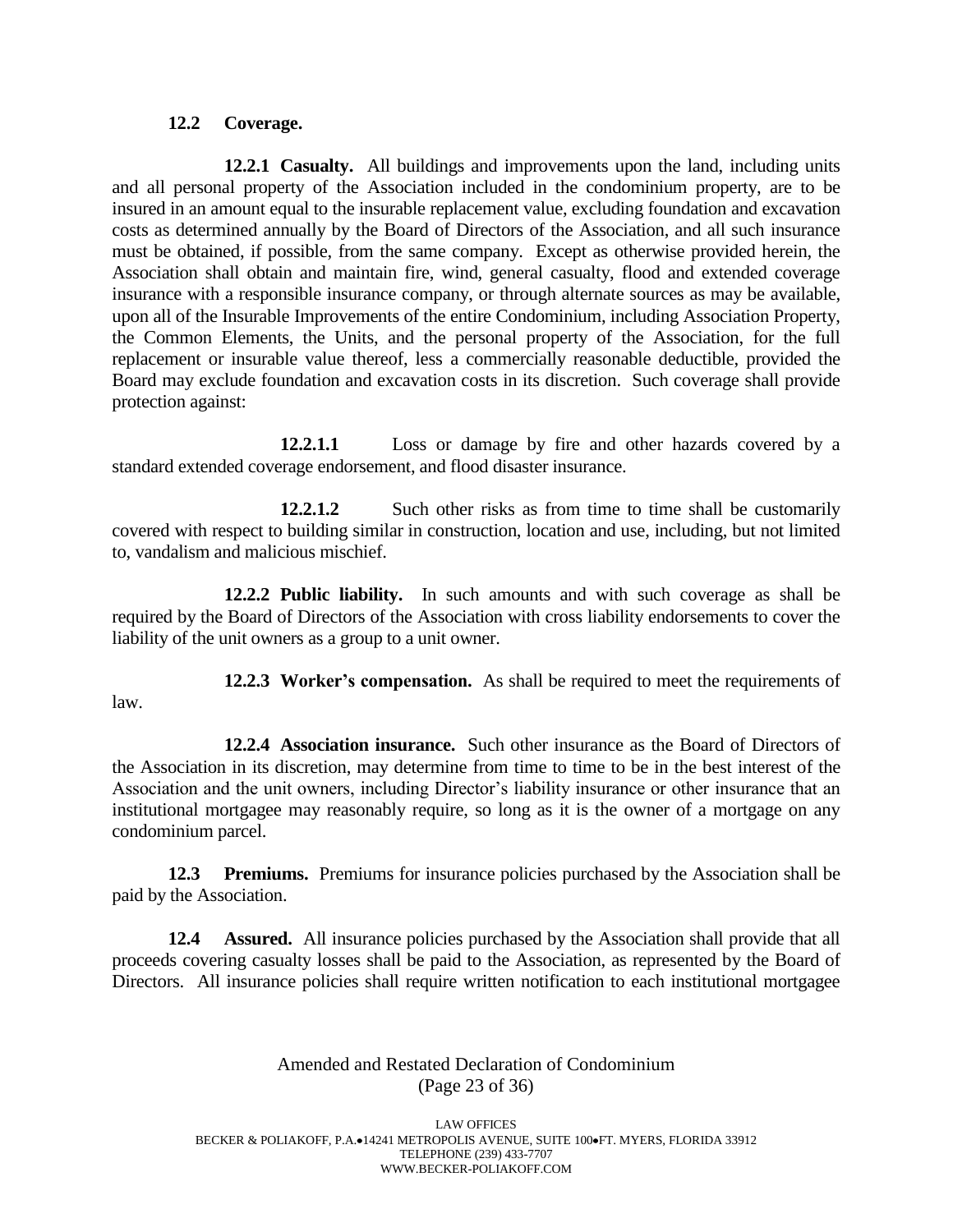not less than ten (10) days in advance of cancellation of any insurance policy insuring the condominium policy.

The Board of Directors shall receive such proceeds as are paid, and hold same for the purposes elsewhere stated herein and for the benefit of the unit owners and the mortgagees in the following shares:

**12.4.1 Common elements.** Proceeds on account of common elements shall be held in as many undivided shares as there are units in each building, the shares of each unit owner being the same as his share in the common elements, as same are in hereinabove stated.

**12.4.2 Units.** Proceeds on account of units shall be held in the following undivided shares:

**12.4.2.1 Partial destruction.** When the building is to be restored, for the owners of damaged units in proportion to the cost of repairing the damage suffered by each unit owner.

**12.4.2.2 Total destruction.** When the building is to be restored, for the owners of all units in the building in proportion to their share of the common elements appurtenant to their unit.

**12.4.2.3 Mortgagee.** In the event a mortgagee endorsement has been issued to a unit, the share of the unit owner shall be held for the mortgagee and the unit owner as their interests appear. In no event shall any mortgagee have the right to demand the application of insurance proceeds to any mortgage or mortgages which it may hold against the units, except to such extent as said insurance proceeds may exceed the actual cost of repair or restoration of the damaged building or buildings, and no mortgagee shall have the right to participate in the determination as to whether or not improvements will be restored after casualty.

**12.5 Distribution of proceeds:** Proceeds of insurance policies received shall be distributed to or for the benefit of the beneficial owners in the following manner:

**12.5.1 Reconstruction or repair.** If the damage for which the proceeds are paid is to be repaired or reconstructed, the remaining proceeds shall be paid to defray the costs thereof as elsewhere provided. Any proceeds remaining after defraying such costs shall be distributed to the beneficial owners, remittances to unit owners and their mortgagees being payable jointly to them. This is a covenant for the benefit of any mortgagee of a unit and may be enforced by such mortgagee.

**12.5.2 Failure to reconstruct or repair.** If it is determined in the manner elsewhere provided that the damages for which the proceeds are paid shall not be reconstructed or

> Amended and Restated Declaration of Condominium (Page 24 of 36)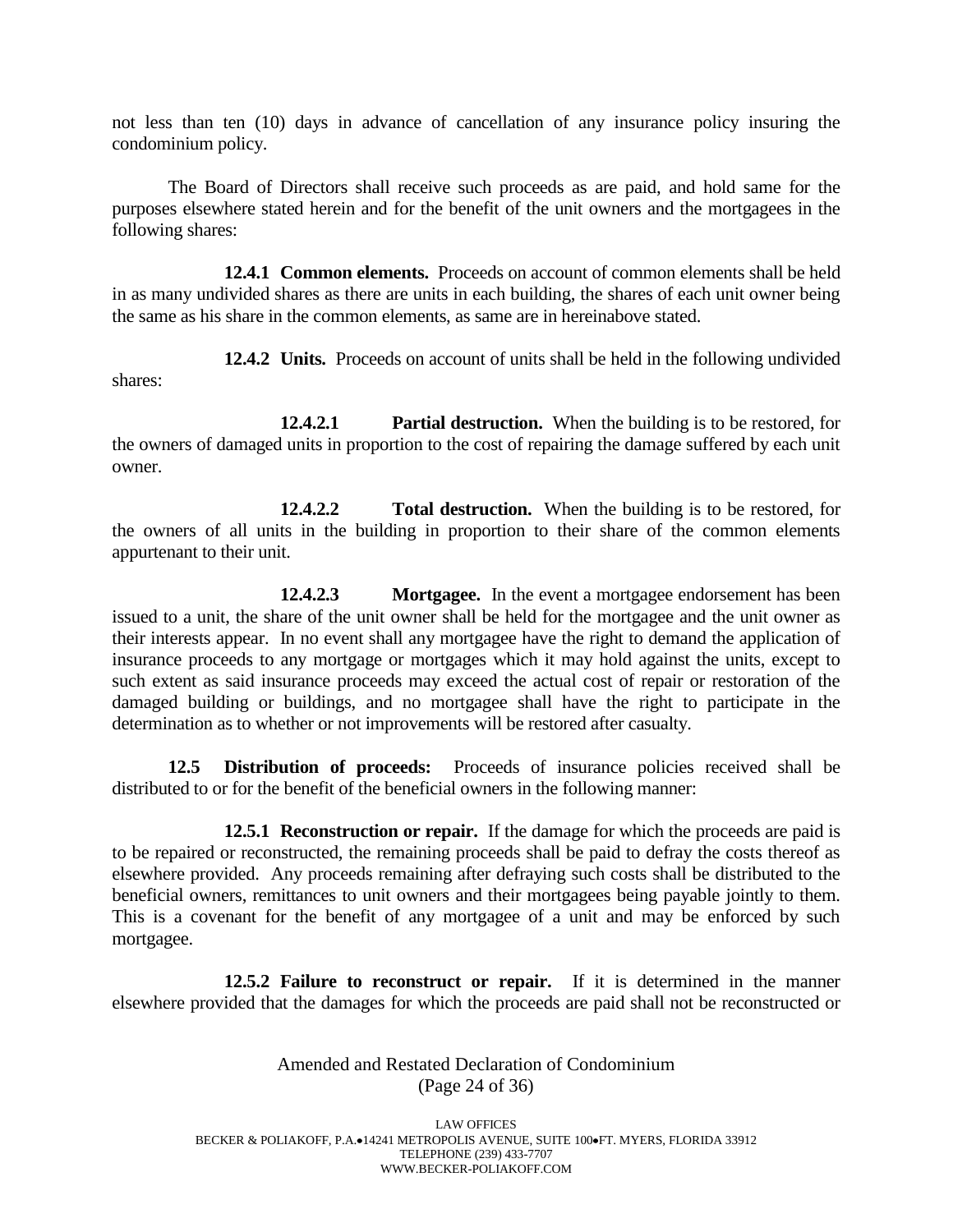repaired, the remaining proceeds shall be distributed to the beneficial owners; remittances to unit owners their mortgagees being paid jointly to them. This is a covenant for the benefit of any mortgagee of a unit and may be enforced by and such mortgagee. If such determination results in only some units or buildings not being rebuilt, the proceeds allocable to that unit or building shall not be used to reconstruct or repair any other unit, building or common element, but shall be considered surplus funds to be distributed to the displaced owners and their mortgagees, remittances to unit owners and their mortgagees being payable jointly to them.

**12.5.3 Association as agent.** The Association is hereby irrevocably appointed agent for each unit owner to adjust all claims arising under insurance policies purchased by the Association.

**13. RECONSTRUCTION AFTER CASUALTY**. If any part of the Condominium Property shall be damaged by casualty, whether or not it shall be reconstructed or repaired shall be determined in the following manner:

**13.1 Common Elements**. If the damaged improvement is any of the Common Elements, the damaged Common Element shall be reconstructed or repaired.

# **13.2 The Building**.

**13.2.1 Lesser damage**. If the damage renders less than 50% of the Units untenantable in the condominium, as determined by the Board of Directors or governmental agencies of jurisdiction, the damaged property shall be reconstructed or repaired.

**13.2.2 Major damage**. If the damage renders more than 50% of the Units untenantable, as determined by the Board of Directors or governmental agencies of jurisdiction, the damaged property will be reconstructed or repaired, unless 75% of the entire voting interests agree in writing that such reconstruction or repair shall not take place. The decision whether or not to reconstruct or repair shall be made within one hundred eighty (180) days after the casualty, provided however that the Board of Directors shall have the authority to extend this period for decision-making, not to exceed two (2) years, to deal with exigencies in communication with Unit Owners caused by natural disasters or other significant casualties.

**13.2.3 Plans and Specifications**. Any reconstruction or repair must be substantially in accordance with the plans and specifications for the original buildings, as set forth in the Surveyor's Plats, or if not, then according to plans and specifications approved by the Board of Directors.

**13.3 Responsibility**. If the damage includes those parts of a Unit for which the responsibility of maintenance and repair is that of the Unit Owner, then the Unit Owner shall be responsible for the expense of reconstruction and repair after casualty of said portion of the work,

# Amended and Restated Declaration of Condominium (Page 25 of 36)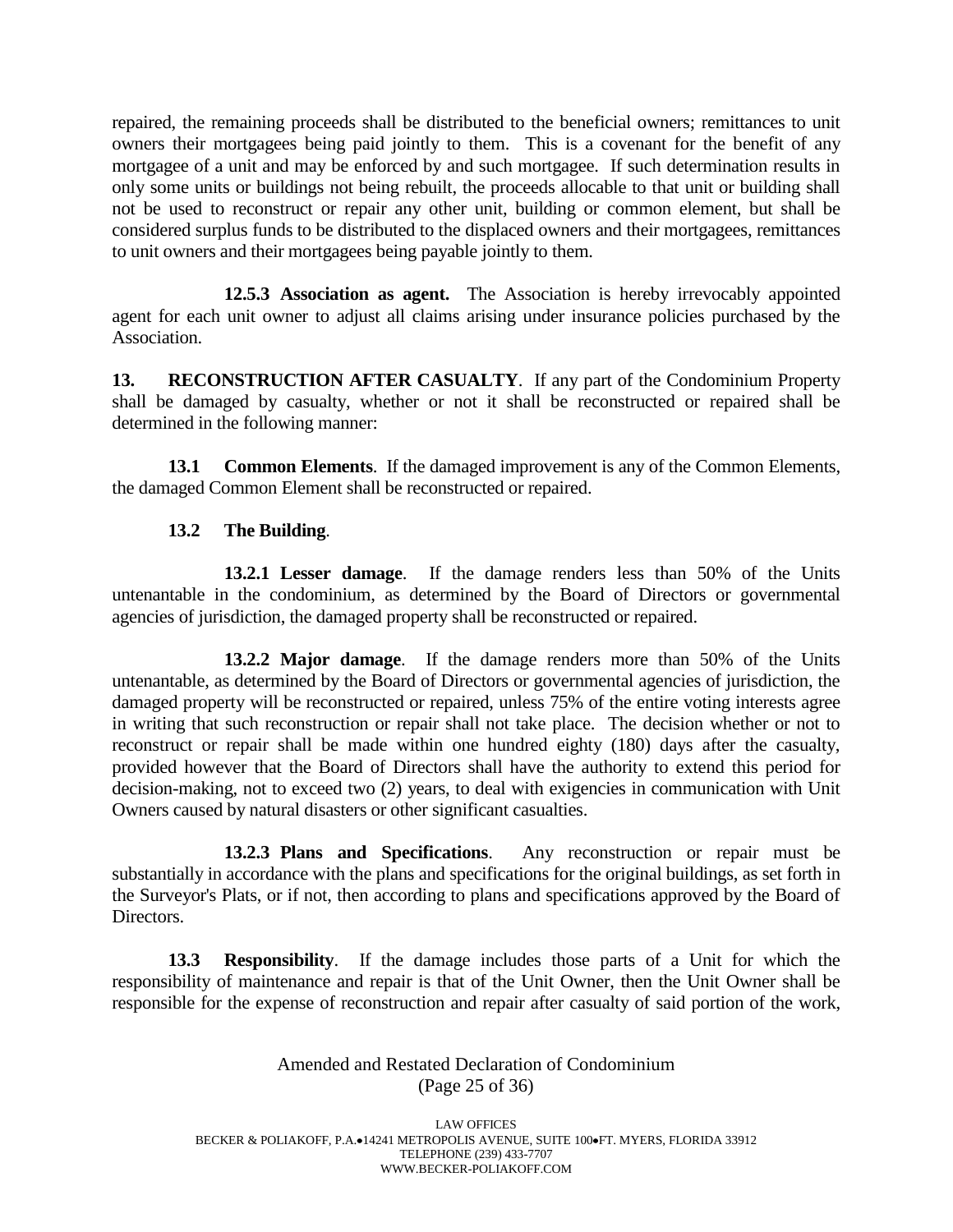although the Association may perform the work on behalf of the Owner. When the Association is the recipient of insurance proceeds, such as in cases where a portion of the Building is insured by the Association, but is the repair responsibility of the Unit Owner, the Association may condition the disbursement of insurance proceeds on obtaining reasonable verification of, appropriate steps to ensure that, the work is done and that the Contractor is paid for the performance of said work. In all other instances, the responsibility of reconstruction and repair after casualty shall be that of the Association.

**13.4 Estimates of costs**. Immediately after a determination is made to rebuild or repair damage to property for which the Association or Unit Owner has the responsibility of reconstruction and repair, the Association or Unit Owner shall obtain reliable and detailed estimates of the cost to rebuild or repair.

**13.5 Assessments**. If the proceeds of insurance are not sufficient to defray the estimated costs of reconstruction and repair by the Association (including shortfalls occasioned by a deductible), or if at any time during reconstruction and repair, or upon completion of reconstruction and repair, the funds for the payment of the costs of reconstruction and repair are insufficient, Assessments shall be made against the Unit Owners who own the damaged Units, and against all Unit Owners in the case of damage to Common Elements, in sufficient amounts to provide funds for the payment of such costs. Such Assessments on account of damage to Common Elements shall be in proportion to the Owner's share in the Common Expenses.

**13.6 Termination of condominium if not reconstructed.** If the Owners do not vote to reconstruct the condominium by vote required in Article 13.2.2 hereof, the condominium shall be terminated in accordance with the procedures set forth in Article 19.2 and 19.3 hereof.

**14. USE RESTRICTIONS.** Use of the property submitted for condominium ownership shall be in accordance with the following use restrictions and reservations:

**14.1 Occupancy of Units; Single Family Residence.** A condominium Unit shall be used only as a Single Family residence. Owners (and their Family members and tenants) may use Units for "home office" or "telecommuting" purposes, provided that such uses do not involve customers or clients coming onto the Condominium Property, the postage of any signage in the Condominium, the storage of equipment, products, or materials in the Condominium, nor more than two regular deliveries per day of correspondence or similar items from customary express delivery services.

**14.2 Nuisance**. The Condominium Property shall not be used for any immoral, improper or unlawful purpose and no use or behavior shall be allowed which will create a public or private nuisance, nor which shall unreasonably interfere with the quiet possession or enjoyment of the Condominium Property, nor which becomes a source of annoyance to the condominium residents. All property shall be kept in a neat and orderly manner. The Common Elements shall be used for

> Amended and Restated Declaration of Condominium (Page 26 of 36)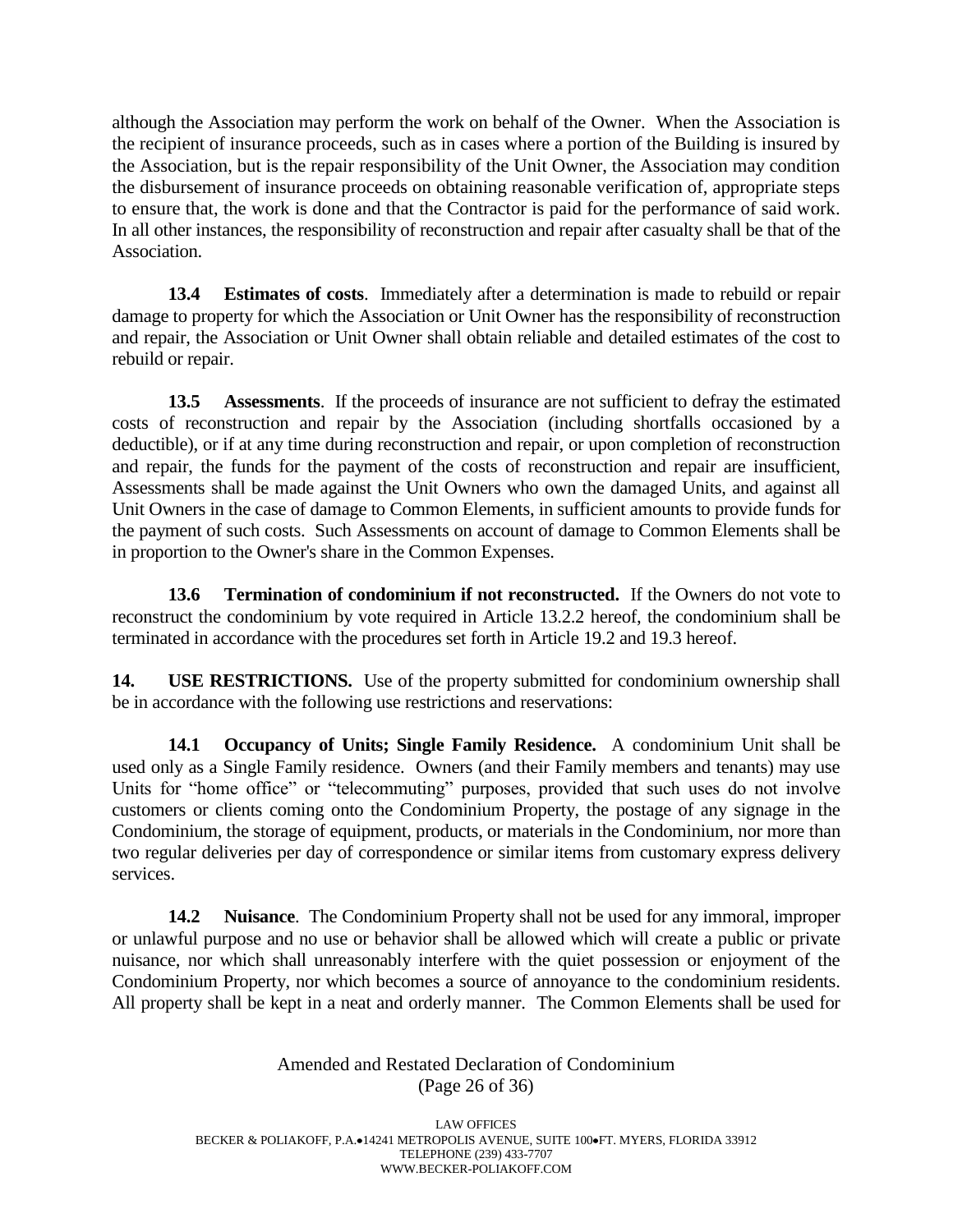the purpose of furnishing services and facilities as herein provided for the welfare and enjoyment of such residents. The Condominium Property shall be used in accordance with all federal, state, and local laws and ordinances.

**14.2.1** No nuisances shall be allowed upon the condominium property, nor any use or practice which is the source of annoyance to residents or which interferes with the peaceful possession and proper use of the property by its residents. All parts of the property shall be kept in a clean and sanitary conditions, and no rubbish, refuse or garbage allowed to accumulate nor any fire hazard allowed to exist. No unit owner shall permit any use of his unit or make any use of the common elements which will increase the rate of insurance upon the condominium property.

**14.2.2 Noise.** No unit owner shall make or permit any disturbing noises in the buildings made by himself, his family, servants, employees, agents, visitors, etc. or permit anything by such persons that will interfere with the rights, comforts or convenience of other unit owners. In addition, the hours between 10:00 PM and 8:00 AM are to be quiet hours for the entire condominium complex.

**14.3 Children.** Children shall not be allowed to play on the stairways, nor shall children under the age of 8 years old be allowed in any of the Common Element areas unaccompanied by an adult.

**14.4 Pets.** Small, noiseless household pets are permitted, subject to reasonable limitations as to their use, restraint and conduct as may be further promulgated by the Board of Directors from time to time. Renters and guests will not be permitted to have pets at any time without express approval of the Board of Directors. Owners having pets shall promptly remove any and all pet droppings from condominium property, and shall keep pet leashed at all times when the pet is on condominium elements.

**14.5 Parking.** Parking lots shall be used for parking Owners' and guests' automobiles only. "Parking" means to leave an automobile in a designated space. There shall be no storage of boats or boat trailers in the parking lots. Parking of boats or trailers shall be at the discretion of the General Manager, but shall not exceed a seventy-two (72) consecutive hour period. This seventy-two (72) hour period is intended to provide adequate time for parking or storage arrangements at the beginning and end of rental or residential periods for renters and owners respectively. Boats or boat trailers parked or stored in Sanibel Moorings parking lots in violation of this provision may be towed at the expense of the boat Owner.

**14.6 Additional Restrictions.** The Rules and Regulations may be amended from time to time by the Board of Directors. Amendments to the Rules and Regulations may, but need not be recorded in the Public Records. Additional use restrictions are also contained elsewhere in the Condominium Documents.

# Amended and Restated Declaration of Condominium (Page 27 of 36)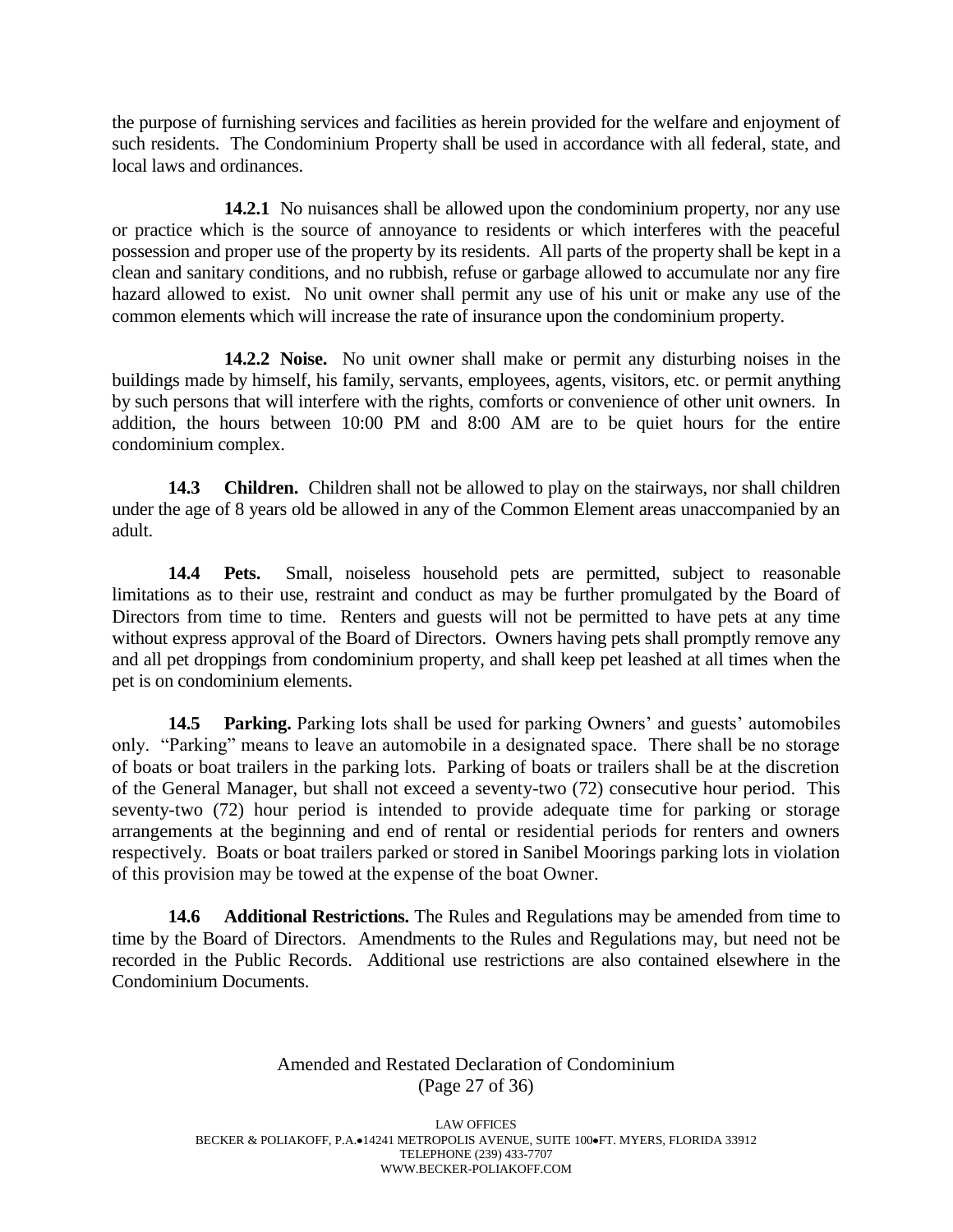**15. GUEST OCCUPANCY.** A "guest" is defined as a person who enters upon the Condominium Property at the invitation of a Unit Owner or tenant, (or their respective families) for the purpose of visiting the owner or tenant. Notwithstanding anything herein to the contrary, guests may be required to register with the Association by giving the Association the name, emergency contact and permanent address of the prospective guest(s). There is no restriction against guest usage, except as provided below, provided that same does not create a nuisance or annoyance to other condominium residents, nor prevent their peaceful enjoyment of the premises. The Association may restrict or prohibit guest visitation by convicted felons, including but not limited to registered sex offenders and persons who have been convicted of narcotic offenses. The Board of Directors may establish additional restrictions on guest usage of Condominium facilities, such as, but not limited to, maximum number of guests who may use common facilities, maximum number of common facility usages per guest, and the like.

**15.1 Overnight Guests When Unit Owner or Tenant is in Residence.** Unit Owners and Tenants (and their respective families) may have related or unrelated overnight guests, so long as the unit owner or tenant is in simultaneous residence. There is no requirement for registration of these types of overnight guests with the Board or through the Sanibel Moorings Rental Program.

**15.2 Overnight Guests in the Absence of the Unit Owner or Tenant.** Tenants are not permitted to have overnight guests (related or non-related) in the absence of the tenants' simultaneous residence. Unit Owners are permitted to have overnight guests in the absence of the unit owner but only if the guest registers through the Association Rental Program, as further provided in Article 16.1 herein. If the owner requests that the rental expense recovery fee be waived for overnight guests in the absence of the owner, the owner and/or guest may be required to sign a statement that the owner is not receiving compensation, either in the form of money, or the exchange of goods and services, for the use of the unit.

**16. LEASING.** The Lease of a Unit is defined as occupancy of the Unit by any person other than the Unit Owner, whether pursuant to verbal or written agreement, where said occupancy by the non-owner involves consideration (the payment of money, the exchange of goods or services, etc.). The term "leasing" and "renting" shall be used interchangeably for the purpose of this Declaration of Condominium. The term "tenant" and "lessee" shall likewise be used interchangeably. All Leases shall be for periods of no less than two (2) days.

**16.1 Sanibel Moorings Rental Program.** The Association shall have the authority to operate a rental program for the benefit of the unit owners wishing to rent or lease their units. All such leasing and renting shall be through the Association Rental Program and according to the rules and regulations established by the Board of Directors. Units may only be rented or leased through the Rental Program.

Notwithstanding any provision in the Declaration of Condominium, Articles of Incorporation, By-Laws, or Rules and Regulations ("Condominium Documents") to the contrary, the lease of

> Amended and Restated Declaration of Condominium (Page 28 of 36)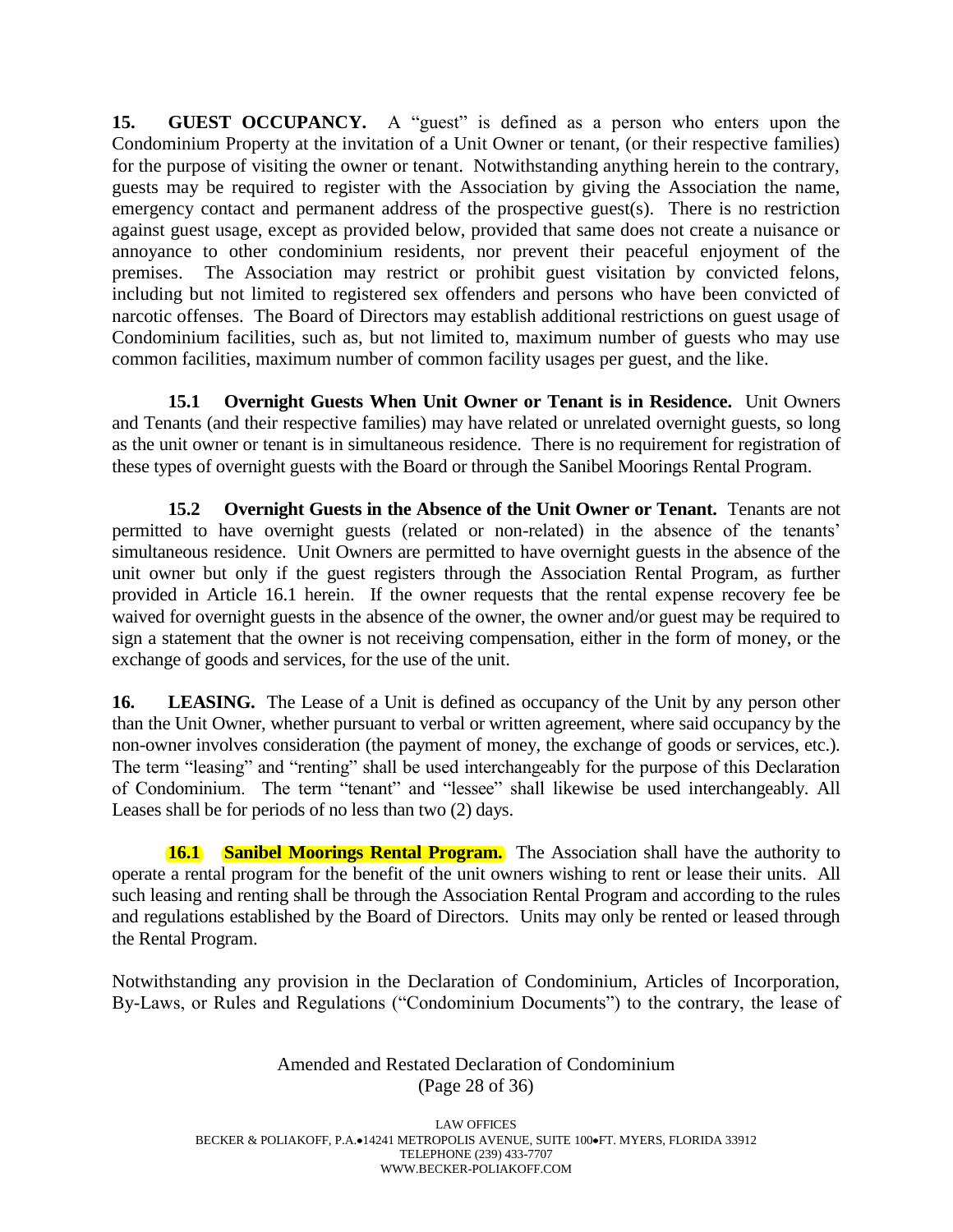units shall be limited to leases placed through the rental management program operated by the Association (hereinafter "Association Rental Program"). The lease or rental of a unit is defined as any grant of the right to exclusive use of the unit for consideration, which includes the payment of monies, the exchange of goods and services, and any other use a unit (other than visitation as previously described) by a person other than the owner, except that unit owners may permit immediate family members to occupy units, without payment of the Expense Recovery Fee, subject to registration through the Association Rental Program. Immediate family shall be the mother, father, husband, wife, domestic partner, children, step-children, grandchildren, brothers and sisters of record owners. Owners may also offer their unit to other persons that are not immediate family members without the payment of the rental expense recovery fee, if no money, goods and services, or other substantial value is exchanged. This prohibited exchange of goods and services or substantial value can include, for instance, an agreement between two owners whereby an owner will allow his unit to be used by another owner's guests in exchange for reciprocal uses, either at Sanibel Moorings or elsewhere. If any such consideration is received, the owner will be charged the then current rental expense recovery fee based on published rates. All overnight guests in the absence of the owner shall register with the Association through the Sanibel Moorings Rental Program. The unit owners and/or guests may be required to sign a statement that there has been no exchange of money or other compensation if the owner and/or guest is requesting that the rental expense recovery fee be waived. Rental of units through the Association Rental Program shall be subject to a form of Property Management and Rental Agreement, which may be adopted by the Board of Directors, and amended by the Board from time to time. The Property Management and Rental Agreement shall provide for the respective rights and duties of the Association and unit owners who rent their units through the Association Rental Program. The Property Management and Rental Agreement shall provide for the payment of an Expense Recovery Fee and other fees related to the Rental Program to the Association, as consideration for the provision of services under the Property Management and Rental Agreement. If a Property Management and Rental Agreement has not been executed by the unit owner, the unit may not be leased, as defined above.

The Board of Directors of the Association shall have the authority to hire such employees, agents, brokers, and other persons as the Board deems advisable for the operation of the Association Rental Program. The Association may structure the Association Rental Program through such means as the Board of Directors deems advisable, including without limitation employment of employees, the appointment of officers (including non-owners), the hiring of agents, the lease of condominium property to third parties, independent contractor arrangements, or the creation of subsidiary corporations. The expenses of operating the Association Rental Program are a common expense. The common elements or a unit (e.g. if the Association chose to rent a unit for such purposes) may be used for operation of the Association Rental Program. Any surplus accruing to the Association on account of the Association Rental Program shall be deemed common surplus of the Association. As the Association is a not-for-profit corporation, all surplus accruing to the Association by virtue of operating the Association Rental Program may not be distributed to unit owners, but may be used to offset common expenses for all unit

#### Amended and Restated Declaration of Condominium (Page 29 of 36)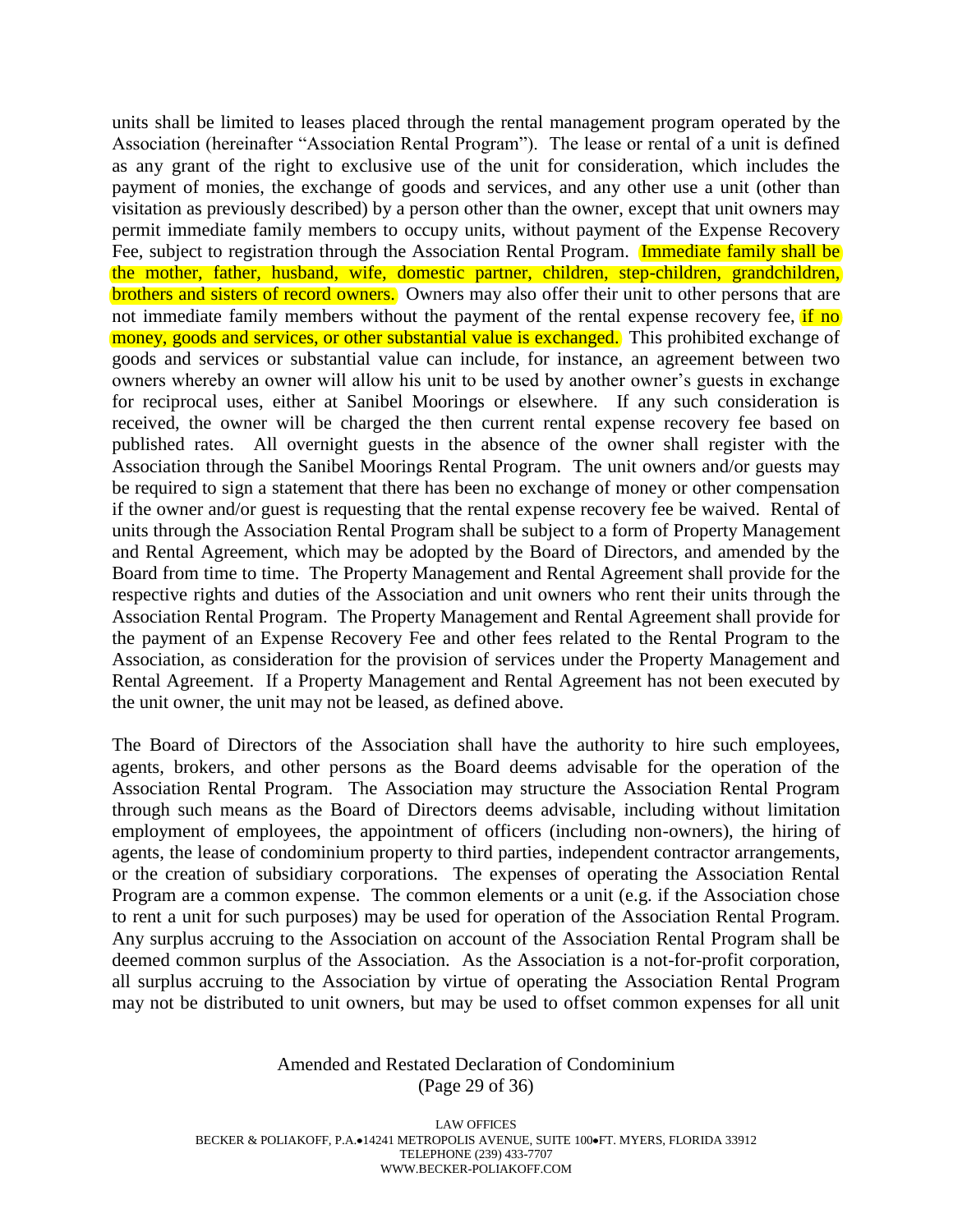owners, may be placed into reserves, or may be used for capital improvement projects (even if same constitute a material alteration or substantial addition to common elements or Association property), as deemed advisable by the Board of Directors.

NO UNIT MAY BE LEASED EXCEPT THROUGH THE ASSOCIATION RENTAL PROGRAM.

**16.2 Liability**. The liability of the Unit Owner under the Condominium Documents shall continue notwithstanding that his or her Unit may be leased or rented as provided herein.

**17. METHOD OF AMENDMENT OF DECLARATION**. Except as elsewhere provided otherwise, this Declaration of Condominium may be amended in the following manner:

**17.1 Proposal of Amendments.** An amendment may be proposed by either a majority of the Directors or by twenty-five percent (25%) of the entire voting interests.

**17.2 Proposed Amendment Format.** Proposals to amend the existing Declaration of Condominium shall contain the full text of the article to be amended. New words shall be underlined and words to be deleted shall be lined through with hyphens. If the proposed change is so extensive that this procedure would hinder rather than assist understanding, a notation must be inserted immediately preceding the proposed amendment saying, "SUBSTANTIAL REWORDING OF DECLARATION OF CONDOMINIUM. SEE ARTICLE NUMBER FOR PRESENT TEXT."

**17.3 Notice**. Copies of proposed amendments shall be included in the notice of any meeting at which a proposed amendment is to be considered or in connection with documentation for action without a meeting.

**17.4 Adoption of Amendments.** A resolution for the adoption of a proposed amendment may be adopted by a vote of sixty-seven percent (67%) of the voting interests of the Association present (in person or by proxy) and voting at a duly noticed meeting at which a quorum is present, or by the written agreement of sixty-seven percent (67%) of the entire voting interests. Amendments correcting errors, omissions or scrivener's errors may be executed by the officers of the Association, upon Board approval, without need for Association membership vote.

**17.5 Effective Date.** An amendment when adopted shall become effective after being recorded in the Lee County Public Records according to law.

**17.6 Automatic Amendment.** Whenever Chapter 718, Florida Statutes (2003) Chapter 617, Florida Statutes (2003) or other applicable statutes or administrative regulations are amended to impose procedural requirements less stringent than set forth in this Declaration of Condominium, the Board may operate the Association pursuant to the less stringent requirements. The Board of

> Amended and Restated Declaration of Condominium (Page 30 of 36)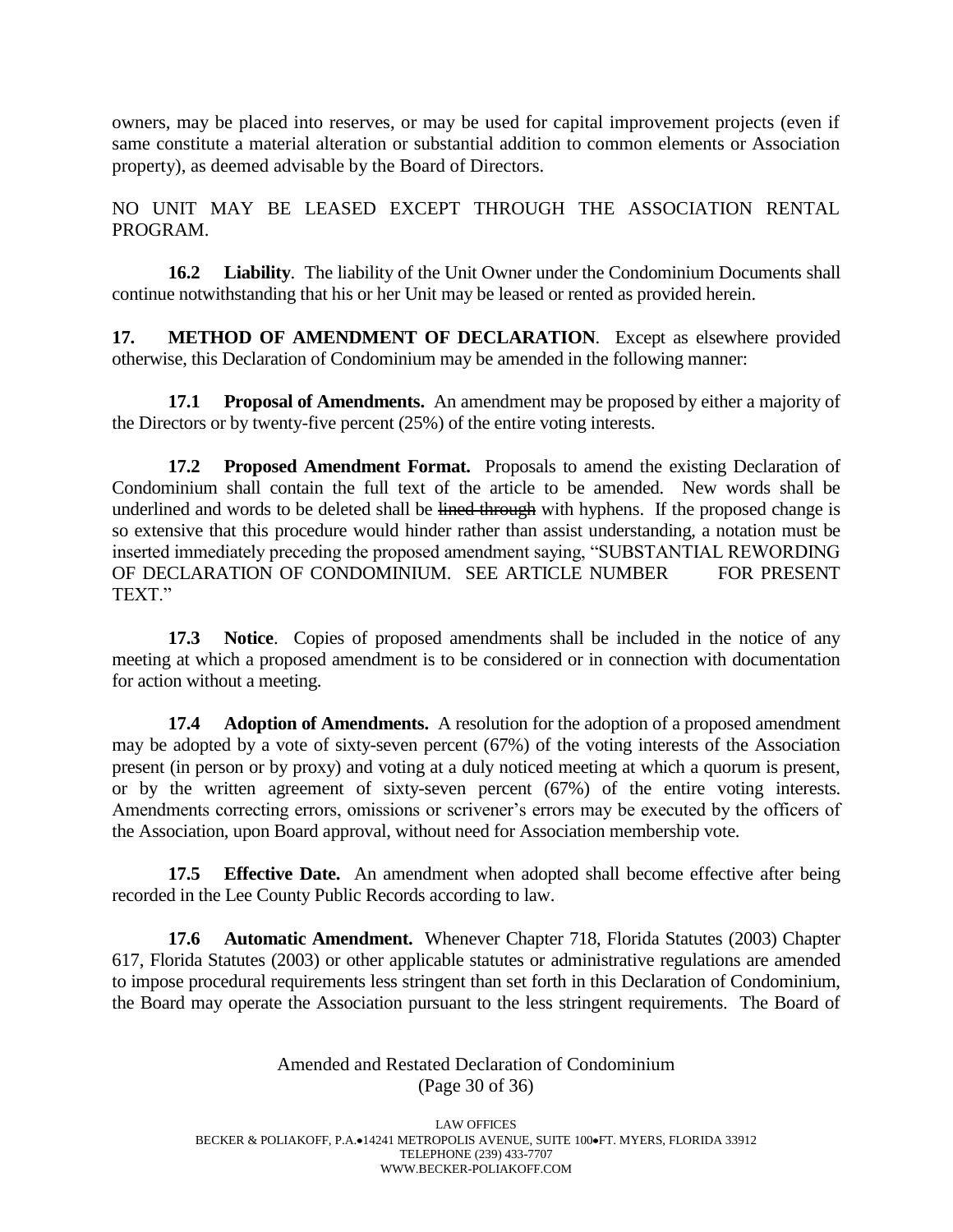Directors, without a vote of the Owners, may adopt by majority vote, amendments to this Declaration of Condominium as the Board deems necessary to comply with such operational changes as may be enacted by future amendments to Chapters 607, 617, and 718 of the Florida Statutes (2003), or such other statutes or administrative regulations as required for the operation of the Association.

**17.7 Proviso**. Provided, however, that no amendment shall change the configuration of any Unit or the share in the Common Elements appurtenant to it, or increase the Owner's share of the Common Expenses, unless the record Owner of the Unit concerned and all record Owners of the mortgages on such apartment shall join in the execution of the amendment, and all other Unit Owners approve the amendment.

**18. TERMINATION.** The Condominium shall be terminated in the following manner:

**18.1 Owner Approval.** Except as provided in Article 13, the agreement of 100% of the Owners and the holders of liens, or such other percentage as may be specified in the Act, which agreement shall be evidenced by an instrument or instruments executed in the manner required for conveyance of land. The termination shall become effective when such agreement has been recorded in the public records.

**18.2 Shares of Unit Owners After Termination**. After termination of the Condominium, the Owners shall own the property as tenants-in-common in undivided shares, and the holders of mortgagees and liens against the Unit or Units formerly owned by such Owners shall have mortgages and liens upon the respective undivided shares of the Owners. Such undivided shares of the Owners shall be as set forth in Article 6 hereof. All funds of the Condominium held by the Association, except for the reasonably necessary expenses of winding up, shall be disbursed to the Unit Owners and mortgagees as their interests may appear in the shares set forth in Article 6. The costs incurred by the Association in connection with a termination shall be a common expense.

**18.3 Following Termination**. The property may be partitioned and sold upon the application of any Owner. Provided, however, that if the Board of Directors following a termination determines to accept an offer for the sale of the Condominium Property, each Owner shall, by his acceptance of a deed to his Unit, be deemed to have granted power of attorney to the Board of Directors to execute such deeds and other documents required to effect sale. In such event, any action for partition shall be held in abeyance pending sale, and upon the consummation thereof shall be discontinued by all parties thereto.

# **19. CONDEMNATION.**

**19.1 Awards.** The taking of all or any part of the Condominium Property by condemnation or eminent domain shall be deemed to be a casualty to the portion taken, and the awards for that taking shall be deemed to be proceeds from insurance on account of the casualty.

> Amended and Restated Declaration of Condominium (Page 31 of 36)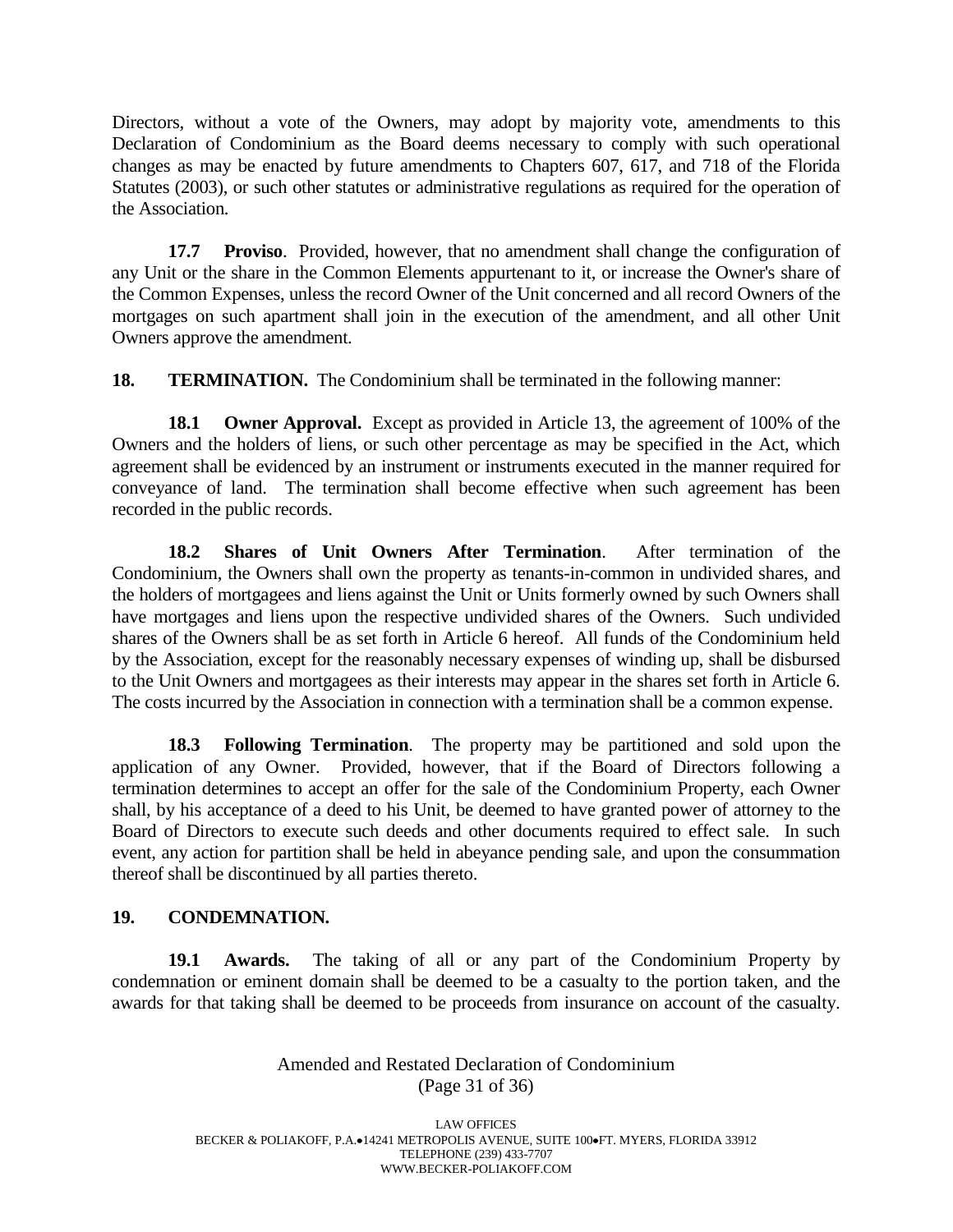Even though the awards may be payable to Unit Owners, the Unit Owners shall deposit the awards with the Association, and if any fail to do so, a special assessment shall be made against a defaulting Unit Owner in the amount of this award, or the amount of the award shall be set off against any sums payable to that Owner.

**19.2 Determination Whether to Continue Condominium**. Whether the condominium will be continued after condemnation will be decided in the same manner as repair after casualty as set forth in Paragraph 14 hereof.

**19.3 Distribution of Funds**. If the Association is terminated after condemnation, the proceeds of all awards and special assessments will be deemed to be Association Property and shall be owned and distributed in the manner provided for insurance proceeds when the condominium is terminated after a casualty. If the Association is not terminated after condemnation, the size of the Association may be reduced. The Owners of condemned Units, if any, will share in awards and special assessments as provided below.

**19.4 Association as Agent**. The Association is hereby irrevocably appointed as each Unit Owner's attorney-in-fact for purposes of negotiating or litigating with the condemning authority for the purpose of realizing just compensation for the taking.

**19.5 Units Reduced but Tenantable**. If the taking reduces the size of a Unit and the remaining portion of the Unit can be made tenantable, the awards for the taking of a portion of that Unit shall be used for the following purposes in the order stated, and the following changes shall be effected in the condominium.

**19.5.1 Restoration of Unit**. The Unit shall be made tenantable. If the cost of the restoration exceeds the amount of the award, the additional funds required shall be assessed against the Owner of the Unit.

**19.5.2 Distribution of Surplus**. The balance of the award, if any, shall be distributed to the Owner of the Unit and to each mortgagee of the Unit, the remittance being made payable jointly to the Owner and mortgagees.

**19.5.3 Adjustment of Shares in Common Elements**. If the floor area of a Unit is reduced by the taking, the number representing the share in the Common Elements appurtenant to the Unit shall be reduced in the proportion by which the floor area of the Unit is reduced by the taking, and then the shares of all Unit Owners in the Common Elements shall be restated as percentages of the total of the numbers representing their original shares as reduced by the taking.

**19.6 Units not Tenantable**. If the taking of any entire Unit or so reduces the size of the Unit that it cannot be made tenantable, the award for the taking of the Unit shall be used for the

> Amended and Restated Declaration of Condominium (Page 32 of 36)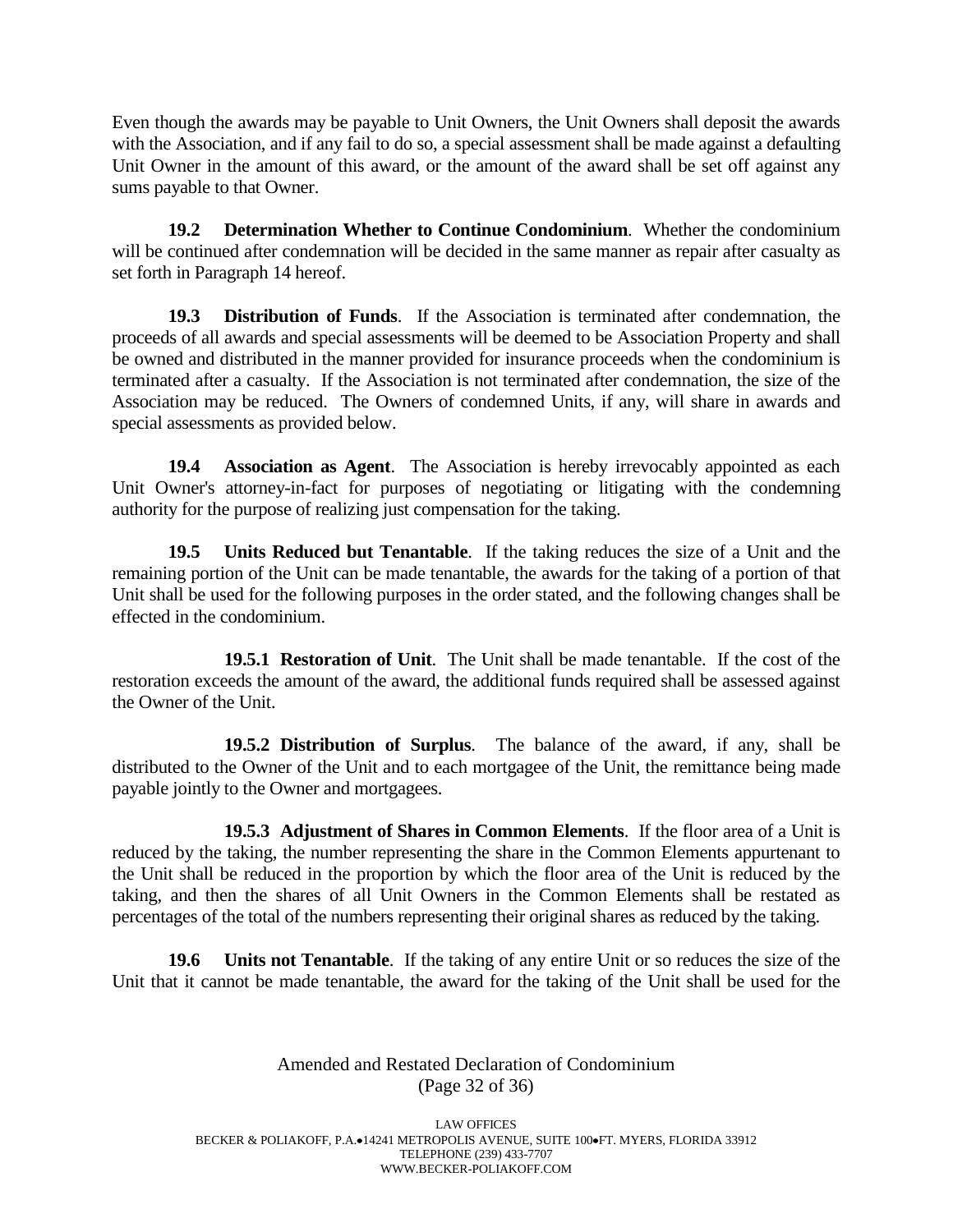following purposes in the order stated, and the following changes shall be effected in the condominium:

**19.6.1 Payment of Award**. The condemnation award immediately prior to the taking shall be paid to the Owner of the Unit and to each mortgagee of the Unit, the remittance being made payable jointly to the Owner and mortgagee(s).

**19.6.2 Addition to Common Elements**. If possible and practical, the remaining portion of the Unit shall become a part of the Common Elements and shall be placed in condition for use by all Unit Owners in the manner approved by the Board of Directors.

**19.6.3 Assessments**. If the amount of the award for the taking is not sufficient to pay the fair market value of the condemned Unit to the Unit Owner and to recondition the remaining portion of the Unit, the amount required for those purposes shall be raised by special assessment against all of the Unit Owners who will continue as Owners of any Unit after the changes in the condominium effected by the taking. The Assessments shall be made in proportion to the shares of those Owners in the Common Expenses after the changes effected by the taking.

**19.7 Taking of Common Elements**. Awards for the taking of Common Elements shall be used to make the remaining portion of the Common Elements usable in the manner approved by the Board of Directors. The balance of such awards, if any, shall be distributed to the Unit Owners in the shares in which they own Common Expenses after adjustment of these shares on account of the condemnation. If a Unit is mortgaged, the remittance shall be paid jointly to the Owner and mortgagee(s) of the Unit.

**19.8 Amendment of Declaration**. The changes in Units, in the Common Elements and in the ownership of the Common Elements that are necessitated by condemnation shall be evidenced by an amendment of the Declaration of Condominium that need be approved only by a majority of all Directors of the Board.

#### **20. COMPLIANCE AND DEFAULT.**

**20.1 Duty to Comply; Right to Sue**. Each Unit Owner, his tenants and guests, and the Association shall be governed by and shall comply with the provisions of the Condominium Act, this Declaration, the documents creating the Association, the Bylaws and the Rules and Regulations. Action for damages or for injunctive relief, or both, for failure to comply may be brought by the Association or by a Unit Owner against:

**20.1.1** The Association;

**20.1.2** A Unit Owner; or

# Amended and Restated Declaration of Condominium (Page 33 of 36)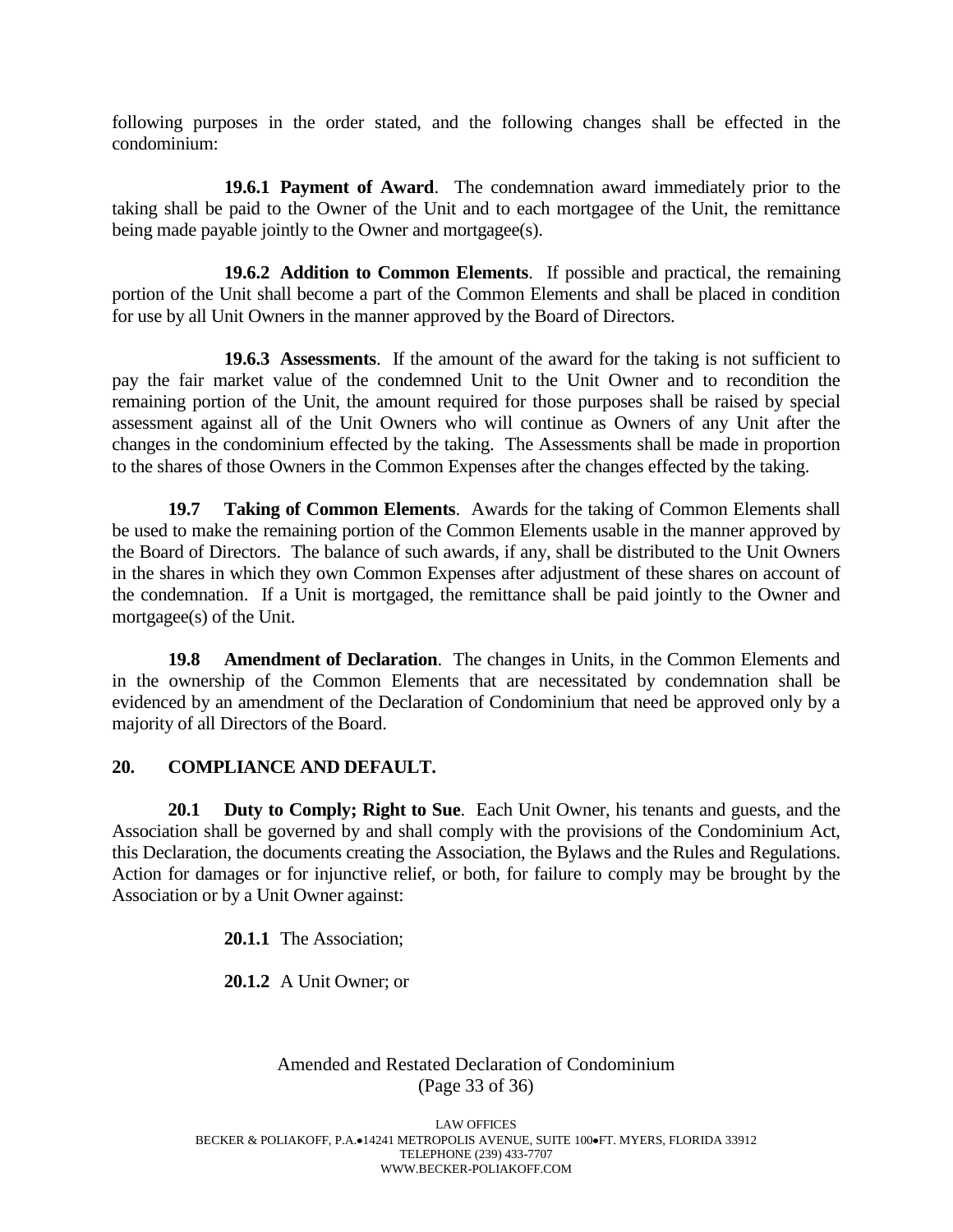**20.1.3** Anyone who occupies a Unit as a tenant or is a guest in a Unit.

**20.2 Waiver of Rights**. The failure of the Association to enforce any right, provision, covenant, or condition which may be granted by the Condominium Documents shall not constitute a waiver of the right of the Association to enforce such right, provision, covenant or condition in the future. A provision of the Condominium Act may not be waived if the waiver would adversely affect the rights of the Owner or defeat the purpose of the provision, except that Unit Owners or Directors may waive notice of specific meetings as provided in the Bylaws.

**20.3 Attorney's Fees**. In any legal proceeding arising out of an alleged failure of a Unit Owner, tenant, guest, or invitee or the Association to comply with the requirements of the Condominium Act or the Condominium Documents the prevailing party shall be entitled to recover the costs and expenses of the proceeding and a reasonable attorney's fee before trial, at trial and on appeal. The Association may also recover attorney's fees it incurs because of noncompliance with the Condominium Documents in cases where no court action is filed including, but not limited to, arbitration and pre-litigation fees incurred in the collection of delinquent Assessments, and fees reasonably incurred by the Association in obtaining compliance with the Condominium Documents. Said costs and fees shall be secured by a lien for Charges, as provided in Article 10.8 hereof.

**20.4 No Election of Remedies**. All rights, remedies and privileges granted to the Association or Unit Owners under any terms, provisions, covenants, or conditions of the Condominium Documents shall be deemed to be cumulative, and the exercise of any one or more shall not be deemed to constitute an election of remedies, nor shall it preclude the party from exercising such other additional rights, remedies, or privileges as may be granted by the Condominium Documents, or at law or in equity.

**20.5 Waiver.** The Association shall have the right to waive the application of one or more of the covenants or restrictions of the Condominium Documents, or to permit a deviation from said covenants or restrictions, as to any Unit where, in the discretion of the Board, circumstances exist which justify such waiver or deviation. In the event of any such waiver or permitted deviation, or in the event the Association fails to enforce violation of said covenants or restrictions, such actions or inactions shall not be deemed to prohibit nor restrict the right of the Association, or any other person having the right to enforce said covenants or restrictions, from insisting upon strict compliance with respect to all other Units, nor shall any such actions be deemed a waiver of any of the covenants or restrictions contained in the Condominium Documents as same may be applied in the future.

# **20.6 Notice of Lien or Suit**.

**20.6.1 Notice of Lien**. A Unit Owner shall give to the Association written notice of every lien upon his Unit other than for permitted first mortgages, taxes and special assessments, within five (5) days after the Unit Owner receives actual notice of the attachment thereof.

# Amended and Restated Declaration of Condominium (Page 34 of 36)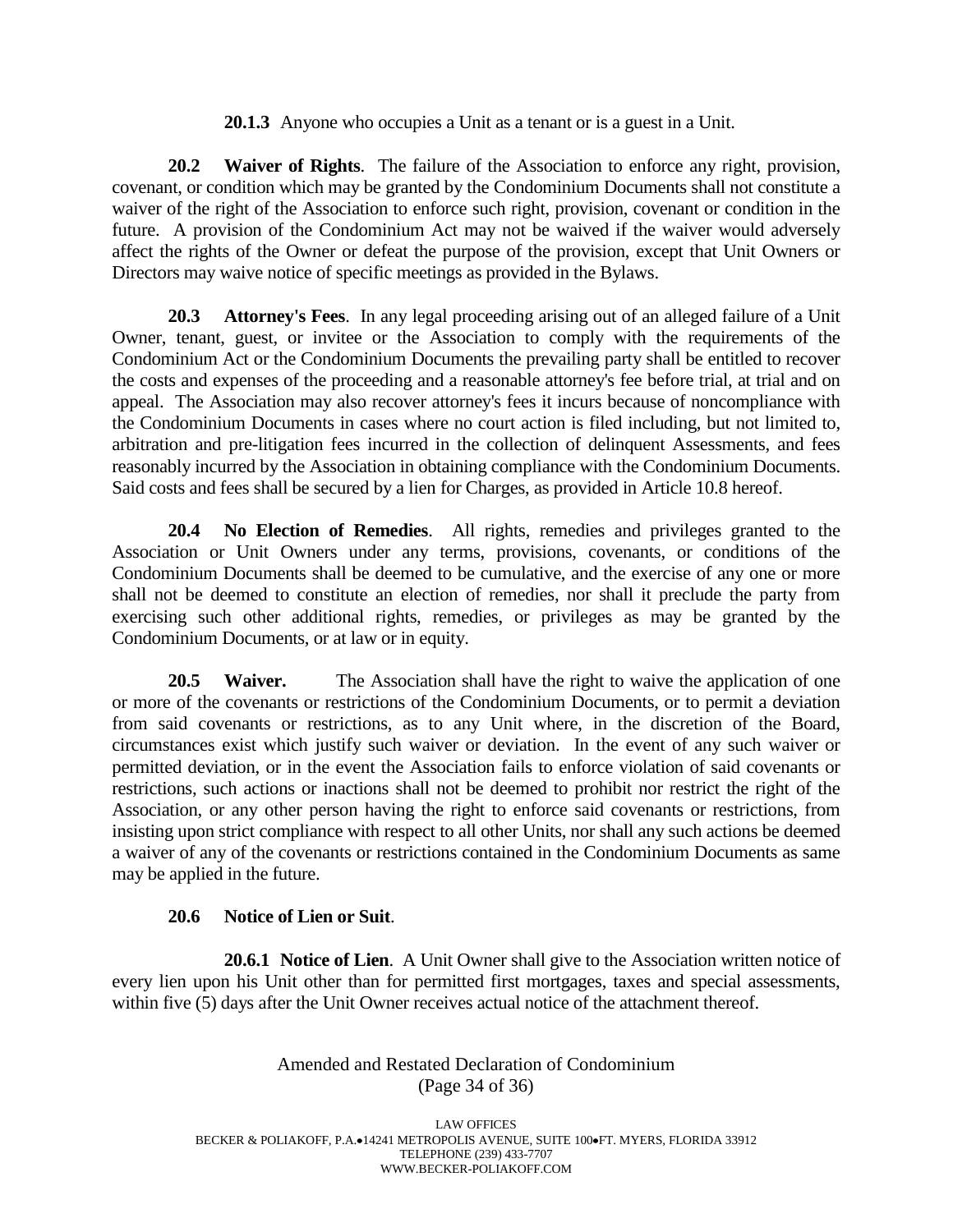**20.6.2 Notice of Suit**. A Unit Owner shall give notice, in writing, to the Association of every suit or other proceeding which may affect the title to his Unit, such notice to be given five (5) days after the Unit Owner receives actual knowledge thereof.

**20.6.3 Failure to Comply**. Failure of an Owner to comply with this Section 21.6 will not affect the validity of any judicial suit; however, the failure may render the Owner liable to any party injured by such failure.

#### **21. MISCELLANEOUS PROVISIONS.**

**21.1** The covenants and restrictions as herein contained, or forming a part of the Condominium Documents, shall be deemed to run with the land.

**21.2** If any provision of the Condominium Documents hereto, as the same now exist or as may be later amended or any portion thereof, shall be held invalid by any Court, the validity of the remainder of said Condominium Documents shall remain in full force and effect.

**21.3** These Condominium Documents shall be binding upon the heirs, nominees, successors, administrators, executors and assigns of all Unit Owners.

**21.4** All notices shall be given as provided in the Bylaws.

**21.5 There shall be no limitation upon sale, Lease or occupancy of any Unit based upon race, creed, color, sex, religion, national origin, handicap, or familial status. The Association may make reasonable accommodations, including reasonable waiver of the covenants and restrictions of the Condominium Documents, when necessary to afford handicapped individuals the opportunity to enjoy the condominium premises.**

**21.6** The Developer granted to each Unit Owner a non-exclusive easement for streets, walks and other rights of way serving the Unit as a part of the Common Elements. All liens and leaseholds shall be subordinate and subsequent to the rights of easement herein granted to each Unit Owner.

**21.7** All persons joining this Declaration subjects his interest to the provisions of this Declaration and the provisions of Chapter 718, Florida Statutes.

**21.8** In the event of a conflict between any provision of this Declaration and the Condominium Act, the Condominium Act, Section 718, Florida Statutes, shall control. In the event of a conflict between this Declaration and the other Condominium Documents, same shall be governed as provided in the Bylaws.

# Amended and Restated Declaration of Condominium (Page 35 of 36)